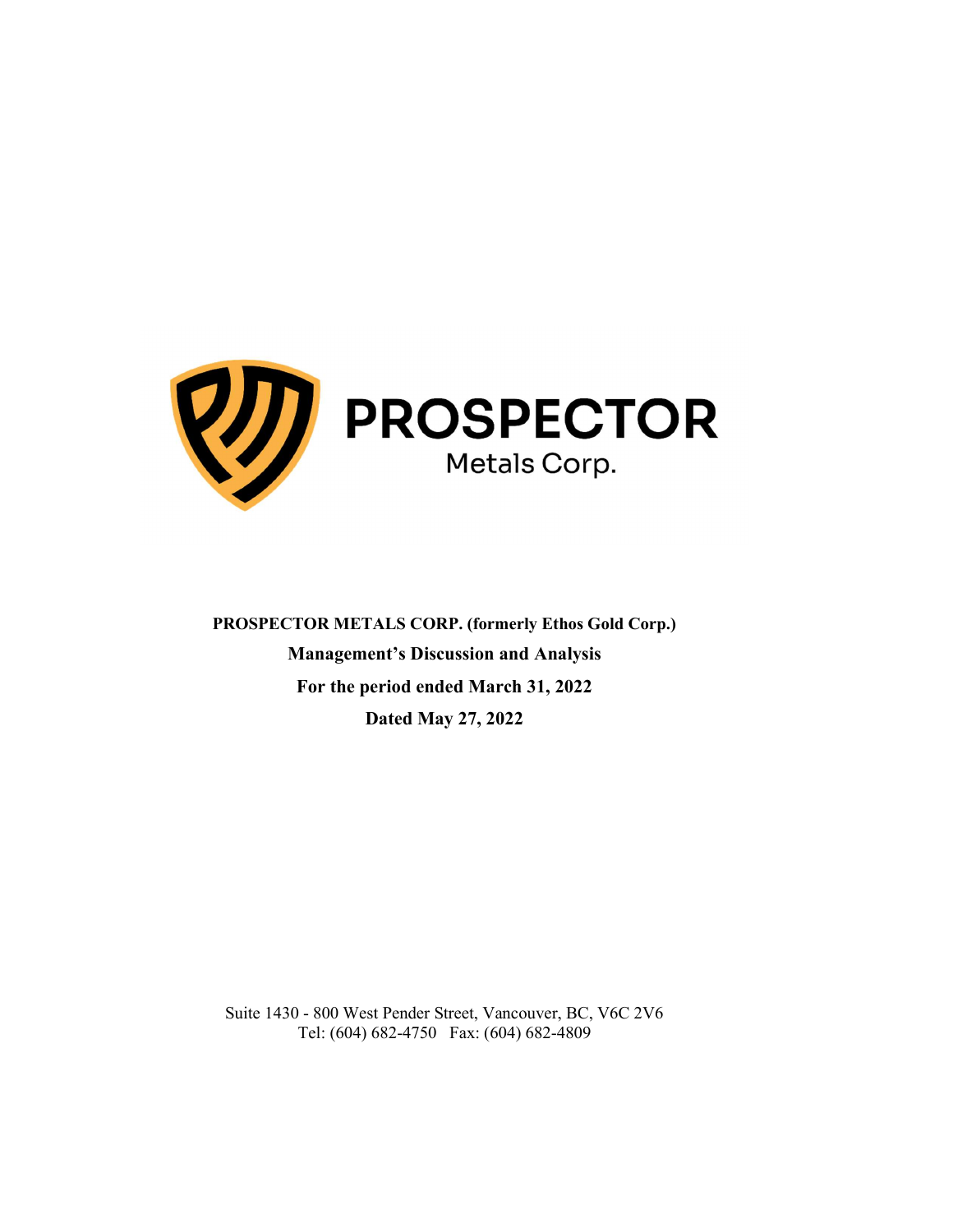## INTRODUCTION

This management's discussion and analysis ("MD&A") for the period ended March 31, 2022, was prepared by management and approved and authorized for issue on May 27, 2022, for Prospector Metals Corp. (formerly Ethos Gold Corp.) (the "Company" or "Prospector") in accordance with International Financial Reporting Standards ("IFRS"). The MD&A should be read in conjunction with the Company's condensed interim consolidated financial statements for the period ended March 31, 2022 and the audited consolidated financial statements for the year ended December 31, 2021. Management is responsible for the preparation and integrity of the financial statements, including the maintenance of appropriate information systems, procedures, and internal controls to ensure that information used internally or disclosed externally, including the MD&A, is complete and reliable. All amounts are in Canadian dollars unless otherwise specified. Additional information is available on the Canadian System for Electronic Document Analysis and Retrieval ("SEDAR") at www.sedar.com, and on the Company's website at www.prospectormetalscorp.com.

## FORWARD LOOKING STATEMENTS

This MD&A contains "forward-looking statements" within the meaning of applicable Canadian securities legislation, which include all statements, other than statements of historical fact that address activities, events, or developments that the Company believes, expects or anticipates will or may occur in the future. These include, without limitation:

- the Company's anticipated results and developments in the Company's operations in future periods
- planned exploration and development of its mineral properties
- **planned expenditures and budgets**
- evaluation of the potential impact of future accounting changes
- estimates concerning share-based compensation and carrying value of properties
- other matters that may occur in the future.

These statements relate to analyses and other information that are based on expectations of future performance and planned work programs.

Statements concerning mineral resource estimates may also be deemed to constitute forward-looking statements to the extent that they involve estimates of the mineralization that will be encountered if the related property is developed.

With respect to forward-looking statements and information contained herein, the Company has made a number of assumptions with respect to, including among other things, the price of gold and other metals, economic and political conditions, and continuity of operations. Although the Company believes that the assumptions made and the expectations represented by such statements or information are reasonable, there can be no assurance that forward-looking statements or information contained or incorporated by reference herein will prove to be accurate.

Forward-looking statements are subject to a variety of known and unknown risks, uncertainties and other factors which could cause actual events or results to differ materially from those expressed or implied by the forward-looking statements, including, without limitation:

- fluctuations in mineral prices;
- the Company's dependence on a limited number of mineral projects;
- the nature of mineral exploration and mining and the uncertain commercial viability of certain mineral deposits;
- the Company's lack of operating revenues;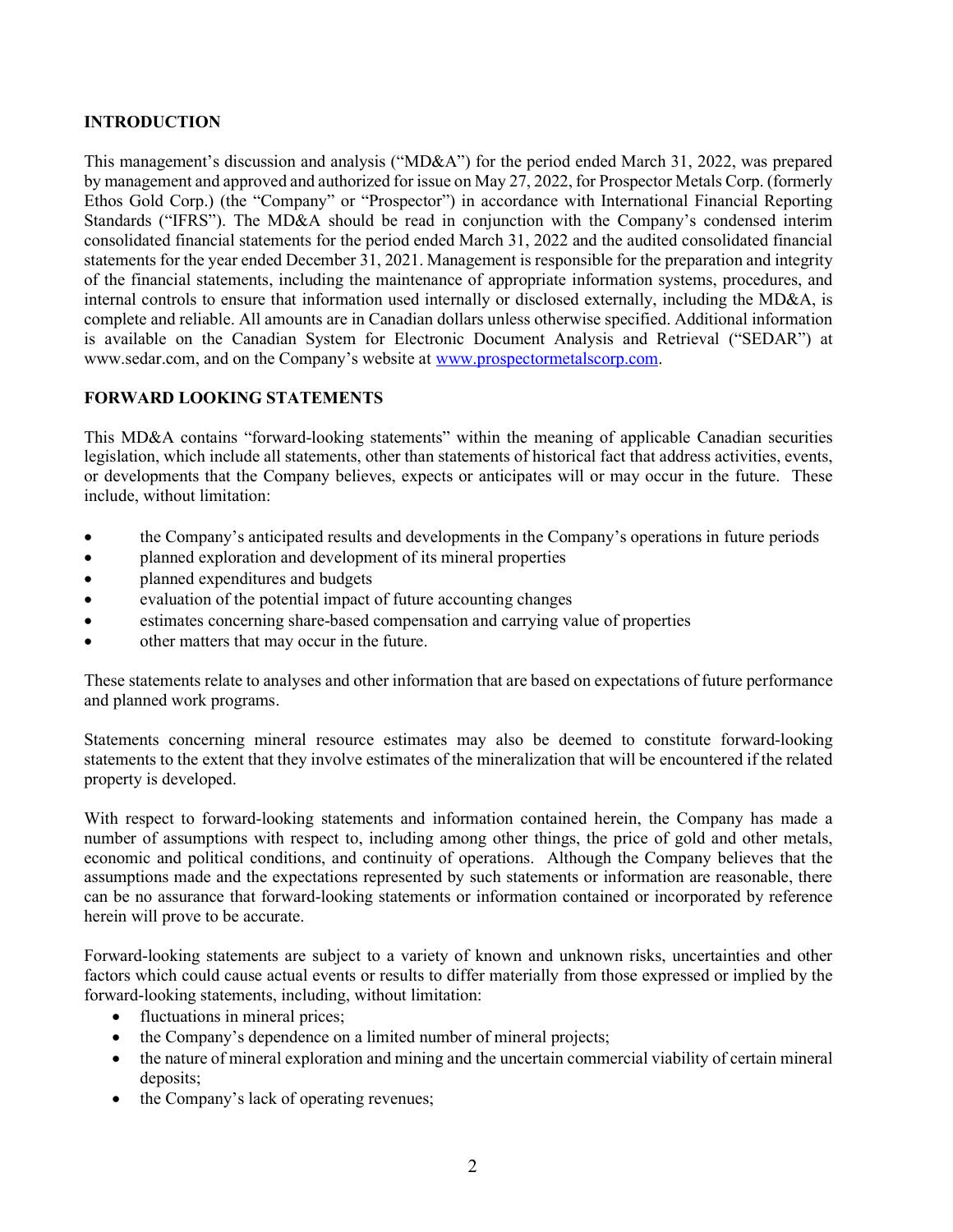- the Company's ability to obtain necessary financing to fund the development of its mineral properties or the completion of further exploration programs;
- jurisdiction operating risks which can over time include changes in political, economic, regulatory and taxation regimes;
- governmental regulations and specifically the ability to obtain necessary licenses and permits;
- risks related to the Company's mineral properties being subject to prior unregistered agreements, transfers, or claims and other defects in title;
- fluctuations in the currency markets;
- changes in environmental laws and regulations which may increase costs of doing business and restrict the Company's operations;
- risks related to the Company's dependence on key personnel; and
- estimates used in the Company's financial statements proving to be incorrect.

This is not an exhaustive list of the factors that may affect the Company's forward-looking statements. Should one or more of these risks and uncertainties materialize, or should underlying assumptions prove incorrect, actual results may vary materially from those described in the forward-looking statements. The Company's forward-looking statements are based on beliefs, expectations and opinions of management on the date the statements are made. For the reasons set forth above, investors should not place undue reliance on forwardlooking statements.

## **OVERVIEW**

The Company was incorporated on March 12, 2007 under the British Columbia Business Corporations Act. In 2007, the Company completed an initial public offering ("IPO") and was publicly listed as a Capital Pool Company as defined in Policy 2.4 of the TSX Venture Exchange ("the TSX-V"). In 2008, the Company announced a proposed Qualifying Transaction. In July 2009, the TSX-V accepted the Company's Qualifying Transaction and filing statement, and the Company began trading on the TSX-V as a Tier 2 company under the symbol ECC. The Company's principal business activities are the identification, exploration and development of economically viable mineral properties. Subsequent to the year ended December 2021, on April 6, 2022, the Company completed a change of name to Prospector Metals Corp., with a ticker symbol of "PPP" in TSX Venture Exchange.

## Appointments

 On March 1, 2022, the Company appointed Rob Carpenter, Ph.D, P.Geo, to the Board of Directors where he will serve as Co-Chairman alongside Craig Roberts.

# Share capital

- During the period ended March 31, 2022, the Company had consolidated it shares on the basis of one post-consolidation common share for each three pre-consolidation common shares. All shares and per share amounts have been retroactively restated.
- During the period ended March 31, 2022, the Company received \$387,500 for subscriptions receipts with respect to the private placement closed subsequent to the period ended.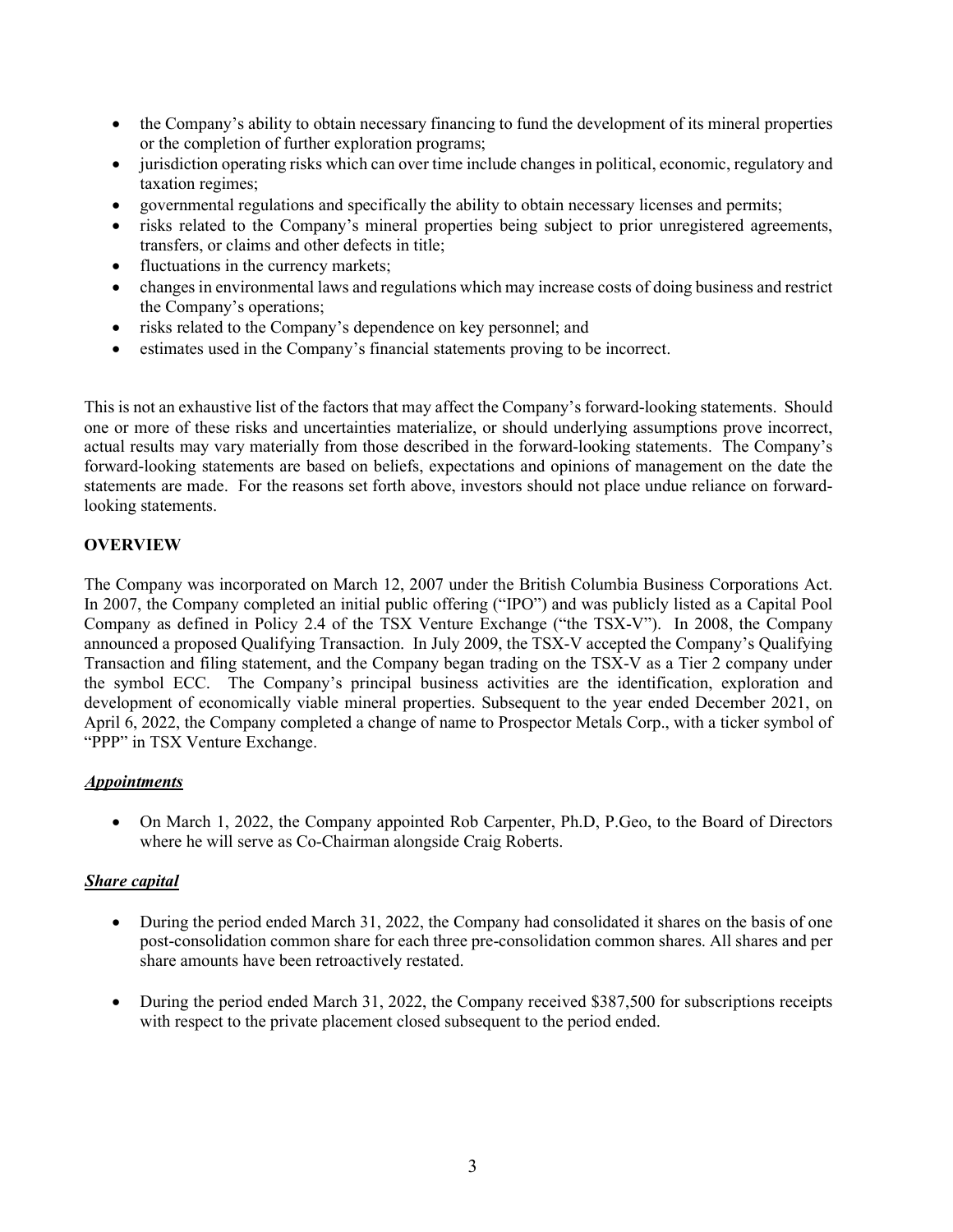## Shares issued for property acquisition:

- On March 1, 2022, the Company issued 1,333,318 common shares relating to the acquisition of the Whitton Lake mineral property with a fair value of \$919,990.
- Subsequent to the period ended March 31, 2022, the Company announced it had entered into an agreement to purchase 100% of the Leopard Lake property in Ontario for 1,250,000 common shares. The transaction is subject to TSX approval.

## Private Placements:

 Subsequent to the period ended March 31, 2022, the Company closed private placements for gross proceeds of \$3,461,772. In connection with the closing of the Private Placements, the Company issued 3,623,500 non-flow through units at a price of \$0.60 per unit (each, a "Unit). Each Unit consists of one common share and one half of one common share purchase warrant (each whole warrant, a "Warrant"). Each Warrant is exercisable into one common share of the Company at an exercise price of \$0.90 for a period of two years from the date of issue. If the closing price of the Common Shares is at a price equal to or greater than \$1.20 for a period of 10 consecutive trading days, the Company will have the right to accelerate the expiry date of the Warrants by giving notice, via a news release, to the holders of the Warrants that the Warrants will expire on the date that is 30 days after the issuance of said news release. In addition to the issuance of the Units, the Private Placements consisted of the issuance of 1,187,567 National flow-through shares priced at \$0.72, (the "NTL FT Shares"), 213,497 Ontario flow-through shares priced at \$0.75 (the "ON FT Shares"), and 363,334 Quebec flow-through shares priced at \$0.75 (the "QC FT Shares").

## Options Granted

 Subsequent to the period ended March 31, 2022, the Company granted a total of 1,000,000 incentive stock options to directors, officers, and consultants of the Company. Each option is exercisable to purchase one common share of the Company for five years at a price of \$0.62 per common share in accordance with the terms of the Company's stock option plan.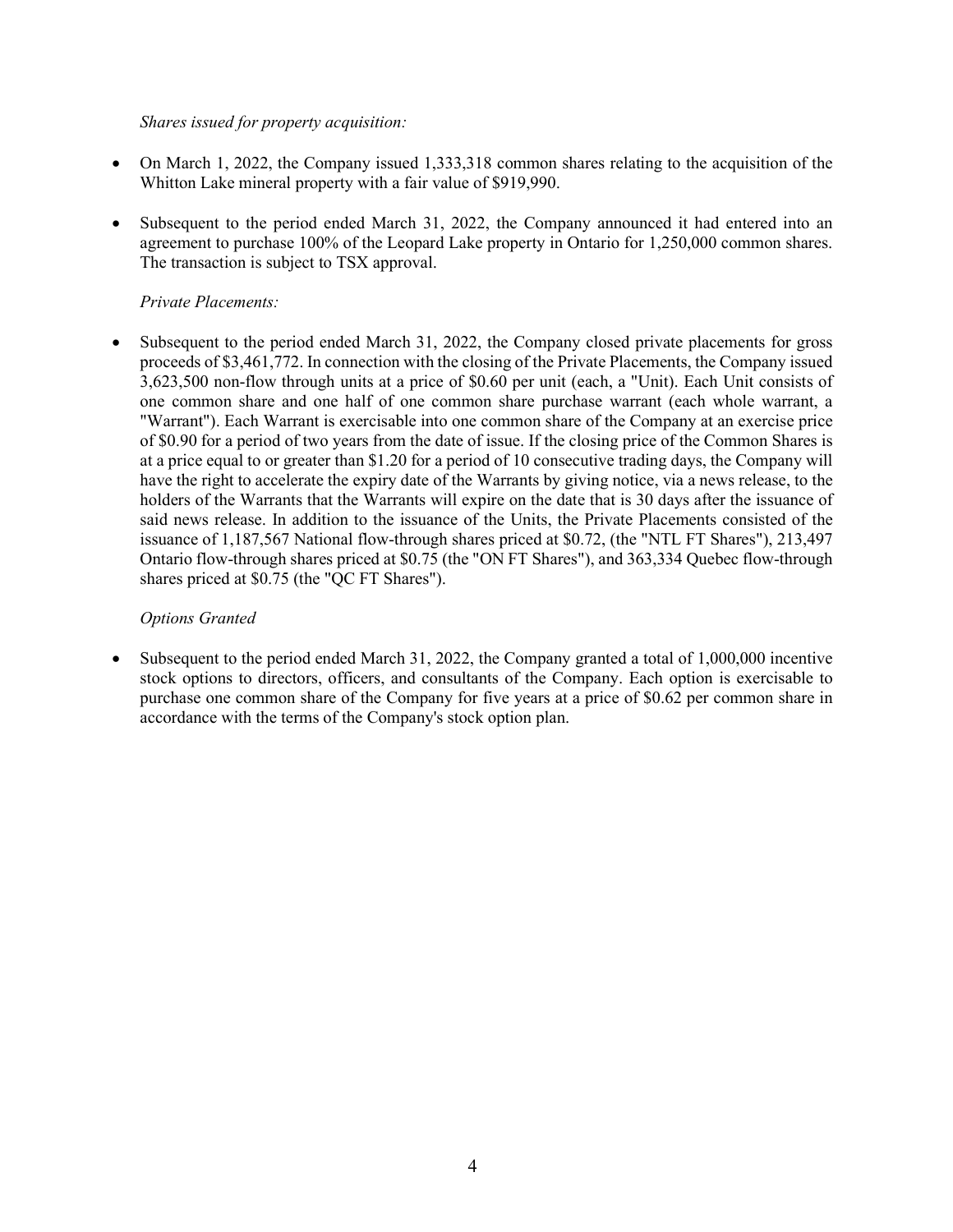#### EXPLORATION UPDATE

#### Exploration expenditures

During the period ended March 31, 2022, the Company incurred the following exploration expenses:

|                            | Pine  | Perk- | Gaffney                  | Fuchsite | Savant Lake | Campbell | Fairchild |
|----------------------------|-------|-------|--------------------------|----------|-------------|----------|-----------|
|                            | Pass  | Rocky |                          | Lake     |             |          |           |
|                            | (a)   | (b)   | (c)                      | (d)      | (e)         | (f)      | (g)       |
| Administration             | 1,391 | 1,123 |                          |          |             |          |           |
| Assays                     |       | 880   |                          |          |             | 855      |           |
| Camp costs                 |       | 624   | $\overline{\phantom{0}}$ | 11,772   | 9,691       | 11,173   | 2,199     |
| <b>Community Relations</b> |       |       |                          |          |             |          |           |
| Drilling                   |       |       |                          |          |             |          |           |
| Field equipment            |       |       |                          | 1,511    | 571         |          |           |
| Geological                 |       | 1,220 | 14,272                   | 29.629   | 52,066      | 27,650   | 2,975     |
| Geophysics                 |       |       |                          |          |             |          |           |
| Property Maintenance       |       |       |                          |          |             |          |           |
| Travel                     |       |       |                          |          |             |          |           |
| Balance, Mar. 31, 2022     | 1,391 | 3,847 | 14.272                   | 42,911   | 62,328      | 39,678   | 5,174     |

|                             | Whitton     | Beardmore | Bassano | Ligneris                 | Schefferville | Toogood   | <b>Total</b> |
|-----------------------------|-------------|-----------|---------|--------------------------|---------------|-----------|--------------|
|                             | Lake<br>(h) | (i)       | (j)     | (k)                      | (l,m,n,o)     | (p,q,r,s) |              |
| Administration              | 1,897       |           |         |                          | 2.404         | 6,554     | 13,370       |
| Assays                      |             |           |         | $\overline{\phantom{a}}$ | 15,944        | 24,725    | 42,405       |
| Camp costs                  | 25,517      |           |         |                          |               | 1,636     | 58,887       |
| <b>Community Relations</b>  |             |           |         | $\overline{\phantom{a}}$ |               |           |              |
| Drilling                    |             |           |         |                          |               |           |              |
| Field equipment             | 7.797       |           |         |                          |               | 8.300     | 18,178       |
| Geological                  | 58,448      | 7,188     | 500     | 338                      | 30,965        | 171,103   | 396,352      |
| Geophysics                  |             |           |         |                          |               |           |              |
| <b>Property Maintenance</b> | 900         |           |         |                          | 940           |           | 1,840        |
| Travel                      |             |           |         |                          |               | 6,790     | 10,515       |
| Balance, Mar. 31, 2022      | 94,559      | 7,188     | 500     | 338                      | 50,253        | 219,108   | 541,547      |

For details on all previously reported transactions, trenching, sampling, and drill results, please see the Company's filings on SEDAR.

#### a) Pine Pass Project, British Columbia

On July 31, 2018, the Company entered into an option agreement to acquire a 100% interest in three vanadium projects (Pine Pass, Ursula and Tunnel) in northeastern British Columbia. The Company can earn a 100% interest in the three projects by making cash payments of \$1,000,000 and issuing 1,000,000 common shares of the Company over a four-year period.

If the Company completes the 100% acquisition of the three properties by making the above cash payments and share issuances the Company will grant to the vendors a 2.0% Net Smelter Return ("NSR") royalty on all three projects, of which half can be repurchased at any time by the Company by paying the vendors \$1,500,000.

On March 29, 2019, the Company received notice from the Province of British Columbia that the mineral tenures making up its Pine Pass vanadium project, located on the John Hart Highway between Mackenzie and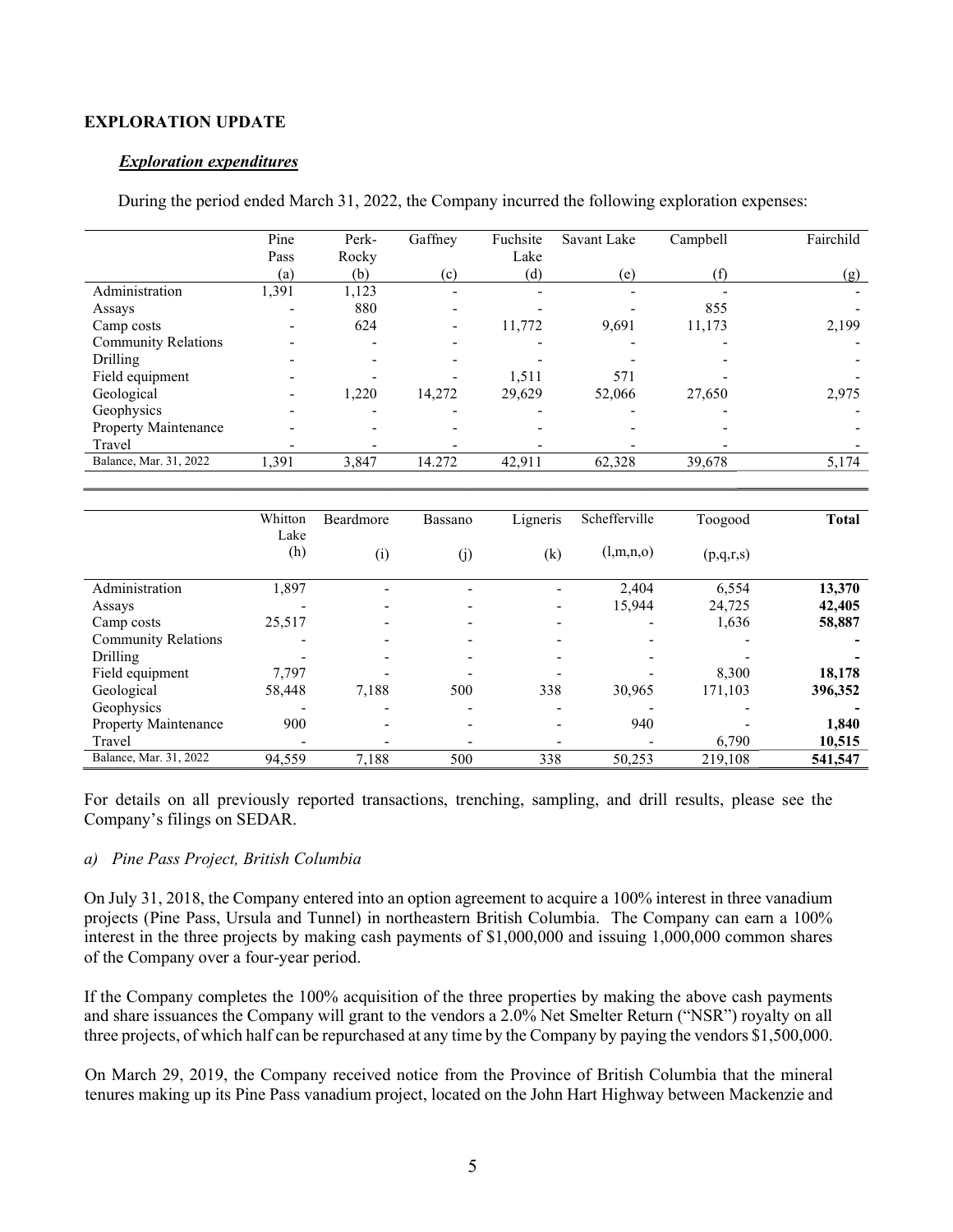Chetwynd, B.C., are included in an area under consideration for an immediate moratorium on development proposals and possible inclusion in an expanded environmental protected area.

On June 20, 2019, the area in which the Pine Pass Project is located became subject to a moratorium on resource development (the "Moratorium") imposed by the Province of British Columbia in connection with caribou protection strategies.

On July 31, 2019, the Company entered in an amended option agreement (the "Addendum") with the vendors whereby the previous cash payments and share issuances are suspended indefinitely, pending the lifting of the Moratorium. The Moratorium will be deemed to have been lifted when the Company is no longer restricted by the Moratorium from carrying out exploration and development activities on the Pine Pass Project (the "Reinstatement Date"). Per the Addendum, to maintain the option agreement in good standing, the Company must make the following cash payments and share issuances.

|                                                               | Cash          | <b>Shares</b> |               |
|---------------------------------------------------------------|---------------|---------------|---------------|
| Within five days of TSX Venture<br>acceptance of the Addendum | \$30,000 Paid | 33,333        | <b>Issued</b> |
| On July 31, 2020 (the "Second Interim"                        | \$30,000 Paid | 33,333        | Issued        |
| If the Reinstatement Date falls after                         | $$60,000*$    | 66,667*       |               |
| July 31, 2020                                                 |               |               |               |

\* In the event the Moratorium is lifted, the final interim cash payment of \$60,000 and the issuance of 66,667 shares will be credited towards the first anniversary payments under the original agreement and the remainder of the cash payments and share issuances will be due annually on the Reinstatement Date, as per the original agreement. As at the date of this MD&A, the Moratorium has not been lifted.

In addition to the above cash payments and shares issuance, by the fourth anniversary of the Reinstatement Date, the Company will conduct and complete a PEA in respect of any one of the properties (Pine Pass or Ursula).

The Company will be making reasonable efforts to pursue any entitlement to compensation arising in connection with the Moratorium. In the event the Company is successful in recouping compensation, the Company shall first recover its costs and expenses incurred during this process with any remaining proceeds to be split evenly between the Company and the vendors. During the year ended December 31, 2021, the Company, had written-off the property for \$47,001.

#### b) Perk-Rocky Project, British Columbia

On May 10, 2019, the Company entered into an option agreement to acquire a 100% interest in the Perk-Rocky project located 225km west of Williams Lake, British Columbia. The Company can earn a 100% interest in the Perk-Rocky Project by making \$690,000 in cash payments and by issuing 966,667 common shares of the Company as follows:

|                                        | Cash       |      | <b>Shares</b> |               |
|----------------------------------------|------------|------|---------------|---------------|
| Within five days of the execution date | \$10,000   | Paid | $\sim$        |               |
| Within five days of TSX Venture        | \$30,000   | Paid | 100,000       | <i>Issued</i> |
| May 10, 2020                           | \$75,000   | Paid | 150,000       | Issued        |
| August 16, 2021                        | $$75,000*$ | Paid | $150,000*$    | Issued        |
| October 31, 2022                       | \$500,000* |      | $566,667*$    |               |

\* During the to the year ended December 31, 2021, the Company amended the Perk-Rocky option agreement whereby the second anniversary payments of \$175,000 in cash and 233,333 common shares due on or before August 16, 2021 are now \$75,000 (paid) and 150,000 shares (issued) respectively and the third anniversary payments of \$400,000 cash and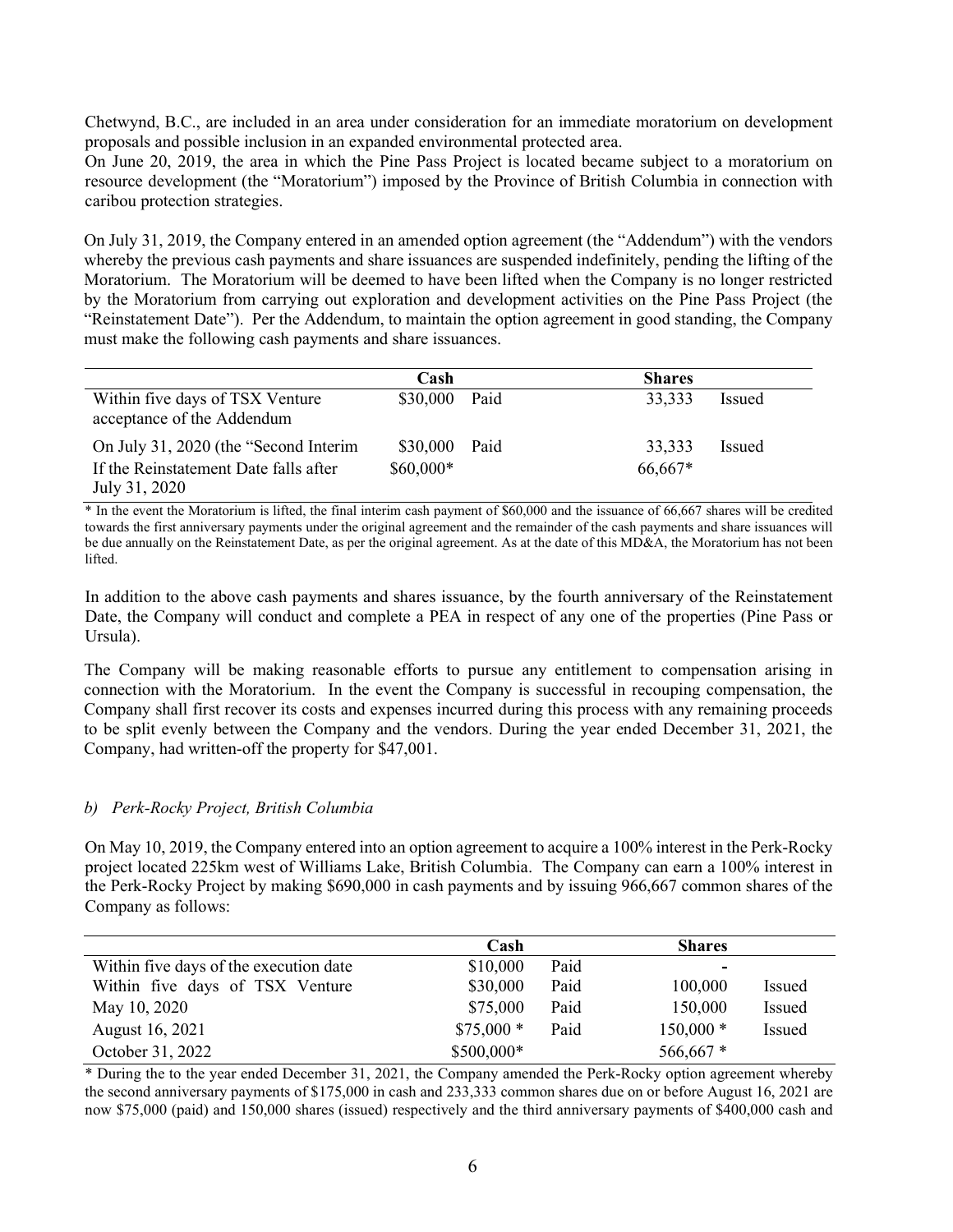483,333 shares due on or before October 31, 2022 are now \$500,000 and 566,667 shares respectively. On August 26, 2021, the Company issued 150,000 common shares relating to the acquisition of Perk-Rocky mineral property with a fair value of \$225,000.

In the event the Company accomplishes the milestones as listed below, milestone payments, which are due within 30 days of the Company reaching each milestone, will be paid as follows:

- US\$350,000 in the event the Company obtains a technical report that is compliant with NI 41 and that reports a current mineral resource.
- US\$500,000 in the event the Company obtains a Preliminary Economic Assessment.
- US\$1,000,000 in the event the Company obtains a Feasibility Study.
- US\$2,000,000 in the event the Company elects to put the property into commercial production.

Upon acquiring 100% interest in the property, the Company will grant the vendor a 3% NSR. The Company may repurchase 2% of the NSR for US\$7 million.

To date, the Company has advanced ground sampling and mapping and has completed airborne geophysics.

On March 2, 2021, the Company announced the Board of Directors approved maiden drill program at its fully permitted Perk-Rocky Copper-Gold Porphyry Project ("Perk-Rocky") located  $\sim$  200 kilometers west of Williams Lake at the western end of a northwest trending linear array of porphyry copper mines and development projects including Highland Valley (Teck), New Afton (New Gold Inc.), Yalakom (Barrick) and New Prosperity (Taseko Mines Ltd.). The Perk-Rocky project contains a highly prospective, extensive 8 by 5-kilometer porphyry-style alteration footprint that may be related to one or more porphyry centers and contains copper sulphides at surface. Perk-Rocky is one of few roads accessible, metal endowed magmatichydrothermal systems in British Columbia that has never been drill tested.

On September 29, 2021, the Company announced drill results from the Company's first reconnaissance, widespaced drill program at the Perk-Rocky Copper-Gold Porphyry Project.

## Highlights of Perk-Rocky Copper-Gold Porphyry Project

- Six widely spaced diamond drill holes totaling 2,050 m across three target areas were completed. The drill holes cover an east-west span of approximately 6 km, with hole lengths ranging from 235 to 437 m (Table 1, Figure 1).
- Drilling focused on three target areas identified during previous sampling and mapping programs and characterized by prospective surface alteration, anomalous Cu and Au in grab samples (at surface) and coincident geophysical anomalies (Figure 1).
- Five of the six holes contain intense alteration and intervals of anomalous Cu (above 100 ppm) with PK21-01 returning 113.87 ppm Cu over 27.83m, PK21-02 returning 121.34 ppm Cu over 33.60m, PK21-04 returning 134.54 ppm Cu over 25.60m, PK21-05 returning 113.23 ppm Cu over 137.25 m and 119.82 ppm Cu over 26.26m, and PK21-06 returning 120.36 ppm Cu over 36.67 and 126.94 ppm Cu over 9.63m (Table 2).
- Shortwave Infrared (SWIR) analysis identified alteration minerals including abundant pyrophyllite and topaz, consistent with an advanced argillic (AA) assemblage. The advanced argillic zones are nested within domains dominated by quartz-sericite± illite-pyrite (QSP). All QSP and AA alteration is surrounded by more distal chlorite-albite-epidote-magnetite-pyrite altered rock. Low grade or barren QSP and AA alteration zones are typically present in the upper parts of porphyry Cu-Au deposits.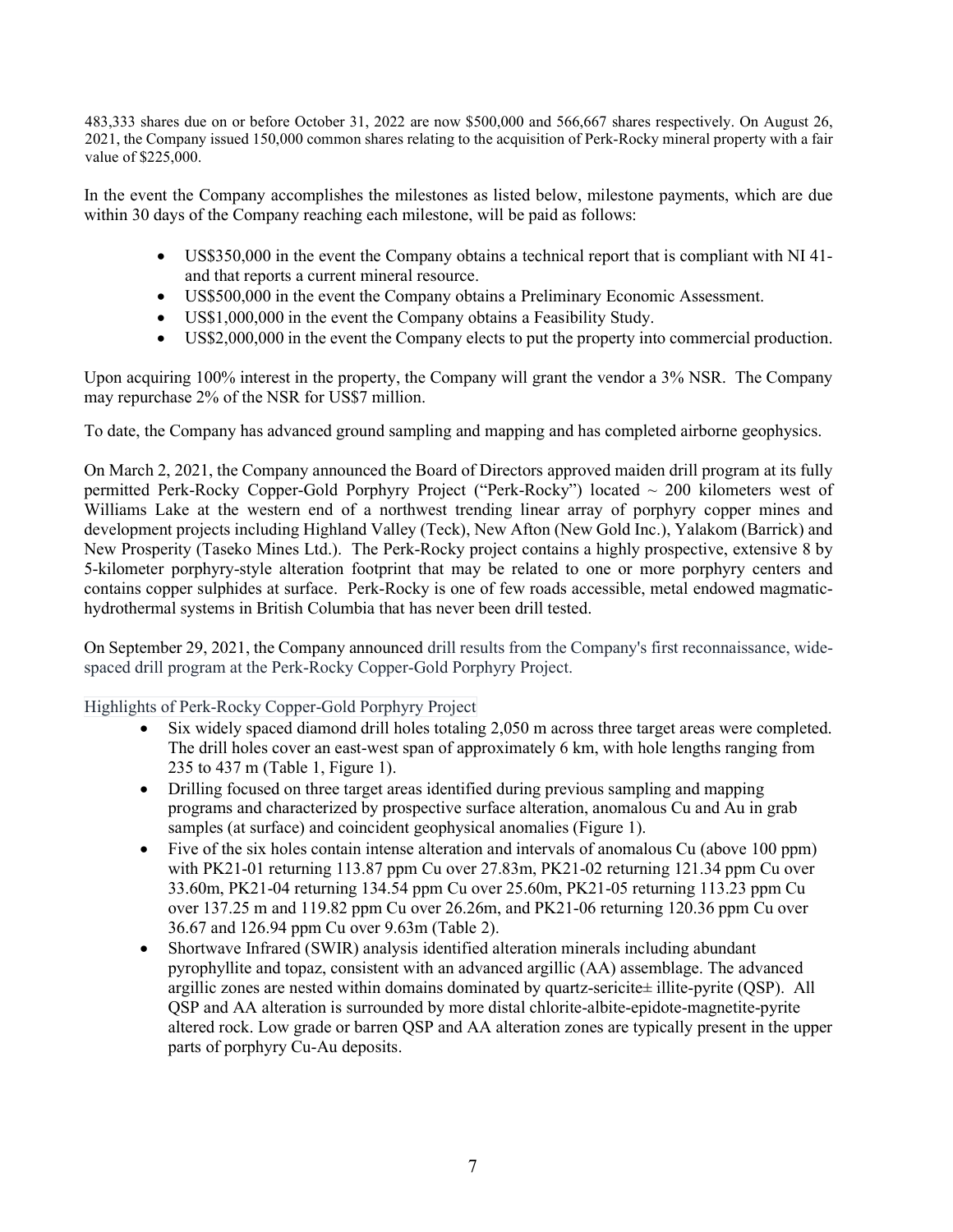## c) Gaffney, British Columbia

On September 11, 2020, the Company entered into an earn in agreement whereby the Company can earn a 100% interest in the Gaffney gold property located in central British Columbia.

The Company can earn a 100% interest in the Gaffney gold property by making the following cash and share payments:

|                                            | Cash     |      | <b>Shares</b> |        |
|--------------------------------------------|----------|------|---------------|--------|
| Within five days of the execution date     | \$15,000 | Paid |               |        |
| Within five days of TSX Venture acceptance |          |      | 200,000       | Issued |
| On or before October 1, 2021               |          |      | 200,000       | Issued |
| On or before October 1, 2022               |          |      | 200,000       |        |
| On or before October 1, 2023               |          |      | 200,000       |        |

During the year ended, December 31, 2021, 200,000 shares were issued for a fair value of \$168,000.

The vendor retains a 1% NSR royalty, of which the first 0.5% can be purchased for \$500,000, and a second tranche of 0.5% may be purchased for \$1,000,000. There are no work commitments.

#### Project Overview

The 8,172-hectare (82 km2) Gaffney gold property is located in Central British Columbia, 197km northnorthwest of Prince George. The property is accessible via paved road (Highway 27), 4 hours north of Prince George, near the Community of Manson Creek. Logging roads and cut blocks allow additional access to the majority of the property. Historic wide spaced reconnaissance soil sampling work indicates that several hightenor, linear gold anomalies are located on the property. These coincide with historic gold-in-stream-sediment anomalies.<sup>2</sup>

 $2$  Note that historical assay values have not been independently verified by the Company and a potential investor should not place undue reliance on historical results when making an investment decision, nor should they be used as the sole criterion for making investment decisions. There is no assurance that the Company can reproduce such results or that the historical results described therein will be realized.

#### Project highlights

- The project is situated in the Eastern Cordillera Gold belt, which includes the Barkerville gold camp. The property is located topographically above the Manson Creek Placer Gold District.
- Linear trends (+6 Km and +4km) of high-tenor gold-in-soil geochemical anomalies with soil values up to 2.95 g/t gold, interpreted to be structurally controlled.
- Geochemistry includes multiple large multielement soil anomalies including silver; arsenic; antimony – pathfinders for orogenic gold deposits.
- The large soil anomalies, similar in scale and intensity for example to pre-trenching targets at the Coffee Project (Kaminak; Yukon)<sup> $1$ </sup>. With good access initial field work will be relatively low cost.
- The project is located in an emerging area for gold and copper exploration, with several producing mines also in the area.

<sup>1</sup> See Kaminak Press Release dated October 11<sup>th</sup>, 2011 entitled "Kaminak Defines Extensive Soil Anomalies Along Newly Recognised Sugar Trend, Coffee Project". Comparisons to The Coffee Project are strictly for purposes of establishing deposit models and are not indicative of mineralization hosted on the Company's property.

For additional information on the Gaffney project, refer to the Company's news release dated October 1, 2020.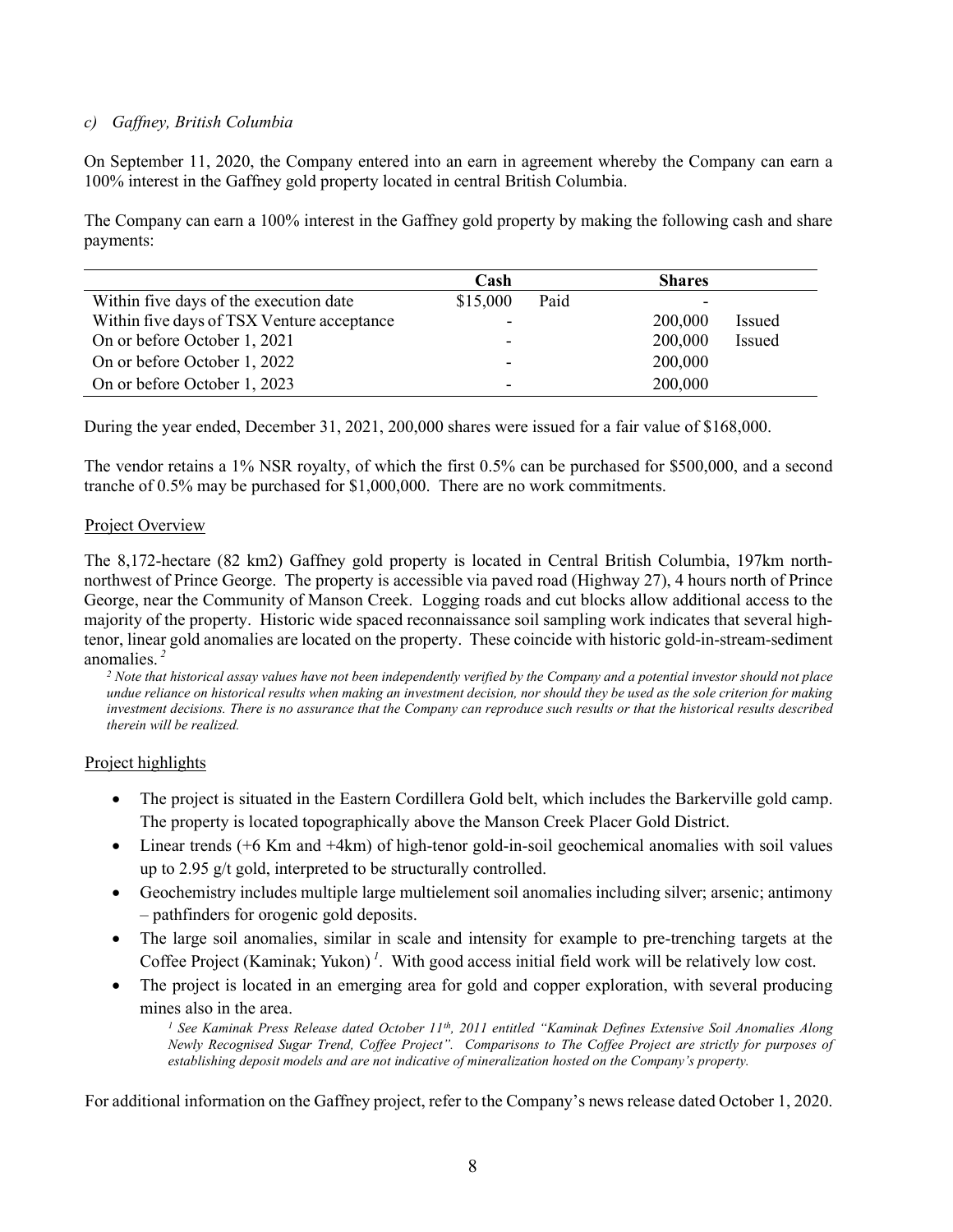#### d) Fuchsite Lake Gold Project, Ontario

On August 5, 2020, the Company announced it had staked the Fuchsite Lake claim block, which comprises 3750 hectares located 20 km north of the town of Armstrong, Ontario. The southern boundary of the claim block can be accessed by forestry roads that link the property to the nearby town. The target is Archean shear zone hosted gold within deformed and altered ultramafic (fuchsite altered) and mafic volcanic rocks. This setting and rock type association is a major indicator of gold mineralization in many world class gold camps in the Superior Province of Ontario and Quebec.

The Fuchsite Lake claims represent a new greenfield fault zone gold target that has been overlooked and under explored despite reasonable access and favourable rock types and alteration that commonly accompany large gold discoveries. The presence of anomalous gold in outcrop samples within shears suggest a systematic structural and targeting program on the claim block will help assess the gold potential. Initial work will consist of ground truthing our shear zone model followed by an airborne magnetic survey designed to map out the structural geometry at the property scale.

On September 3, 2020, the Company entered into a definitive property option agreement with Cross River Ventures Corp. ("Cross River") whereby Cross River has been granted the right to acquire up to a 60% interest in the project by advancing to the Company total cash payments of \$300,000 and 2,000,000 Cross River common shares. In addition, Cross River must incur \$1,950,000 in exploration expenditures on the project. The schedule of cash payments, share issuances and exploration expenditures are as follows:

|                                    | Cash     |          | <b>Shares</b> |          | Work              |
|------------------------------------|----------|----------|---------------|----------|-------------------|
|                                    |          |          |               |          | <b>Commitment</b> |
| Upon signing                       |          |          | 500,000       | Received |                   |
| December 31, 2020                  |          |          |               |          |                   |
| On or before December 3, 2021<br>* | \$75,000 | Received | 500,000       | Received |                   |
| December 31, 2021                  |          |          |               |          |                   |
| On or before September 3, 2022     | \$75,000 |          | 500,000       |          |                   |
| December 31, 2022                  |          |          |               |          | \$1,200,000       |
| On or before September 3, 2023     | \$75,000 |          | 500,000       |          |                   |
| December 31, 2023                  |          |          |               |          | \$750,000         |
| On or before September 3, 2024     | \$75,000 |          |               |          |                   |

\* On September 1, 2021, an amendment was made to the property option agreement. The cash payment of \$75,000 and 500,000 Cross River common shares, previously due on September 3, 2021, is now due on or before December 3, 2021. During the year ended December 31, 2021, the Company received 500,000 Cross River shares valued at \$70,000 at issuance date and 546,249 Cross River shares in lieu of the of the \$75,000 cash payment.

Upon Cross River earning their 60% interest, the Company will retain a 2% NSR royalty on the project. Cross River can acquire 1% of the NSR royalty by paying the Company a one-time cash payment of \$1,000,000.

For additional information on the Fuchsite Lake Gold Project, refer to the Company's news release dated September 8, 2020. For results of the Company's recently completed high resolution airborne magnetic survey, refer to the Company's news release dated October 15, 2020.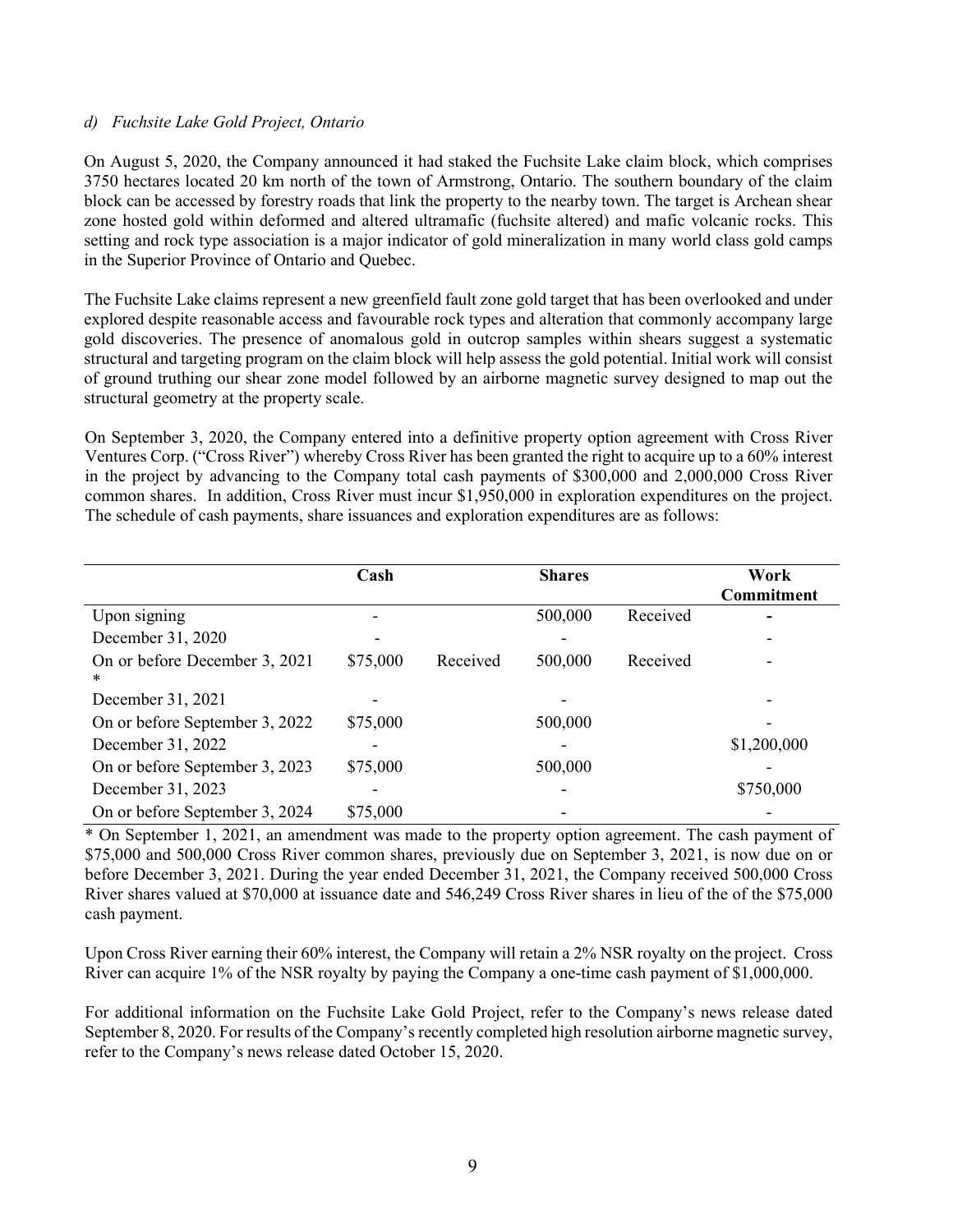## e) Savant Lake, Ontario

On September 1, 2020, the Company entered into an earn in agreement with Capella Resources Limited (formerly New Dimension Resources Ltd. ("Capella") whereby the Company can earn a 70% interest in the Savant Lake gold property located in the Savant Lake Greenstone Belt 240km northwest of Thunder Bay, Ontario.

The Company can earn a 70% interest in the Savant lake property by paying the optionor a total of \$200,000 in cash, issuing 2,666,667 common shares of the Company, and completing \$2,000,000 in exploration work. If a mineral resource in excess of one million ounces of gold is defined on the property the Company will make additional payments to Capella of \$50,000 in cash and issue 666,667 common shares of the Company.

During the year ended December 31, 2021, an amendment has been made to the Savant Lake Property Option Agreement. Changes are as follows:

|                                        | Cash     |      | <b>Shares</b> |               | Work<br>Commitment |
|----------------------------------------|----------|------|---------------|---------------|--------------------|
| Within five days of the execution date | \$50,000 | Paid | -             |               | ۰                  |
| Within five days of TSX Venture        |          |      | 666,667       | Issued        |                    |
| acceptance                             |          |      |               |               |                    |
| On or before September 20, 2021        |          |      | 333,333       | <b>Issued</b> |                    |
| On or before November 15, 2022         | \$50,000 |      | 666,667       |               | \$500,000          |
| On or before November 15, 2023         | \$50,000 |      | 666,667       |               | \$1,000,000        |
| On of before November 15, 2024         | \$50,000 |      | 333,333       |               | \$500,000          |

On September 20, 2021, the Company issued 333,333 common shares relating to the acquisition of Savant Lake mineral property with a fair value of \$270,000.

## Project Overview

The 229 km2 Savant Lake gold project is within the Archean-age Savant Lake-Sturgeon Lake Greenstone Belt, 240 km northwest of Thunder Bay, Ontario. The project has the potential for the discovery of both highgrade iron formation and shear-hosted gold deposits, as well as base metal-rich massive sulfide (VMS) deposits.

Six historic, high-grade iron formation-hosted surface gold occurrences have been identified to date within 60 km of cumulative strike length of under-explored iron formation. Furthermore, two shear-hosted gold occurrences are known, and VMS targets also exist in the bimodal volcanic rock sequences exposed on the eastern and southwestern margins of the property. Many of the priority gold and VMS targets have yet to be drill tested.

# Project highlights

- The property contains gold bearing iron formation with an estimated 60 km of prospective strike length on the property.
- High grade gold mineralization at surface and in historical diamond drilling occurs over 10 x 10 Km area and is summarized in the table below: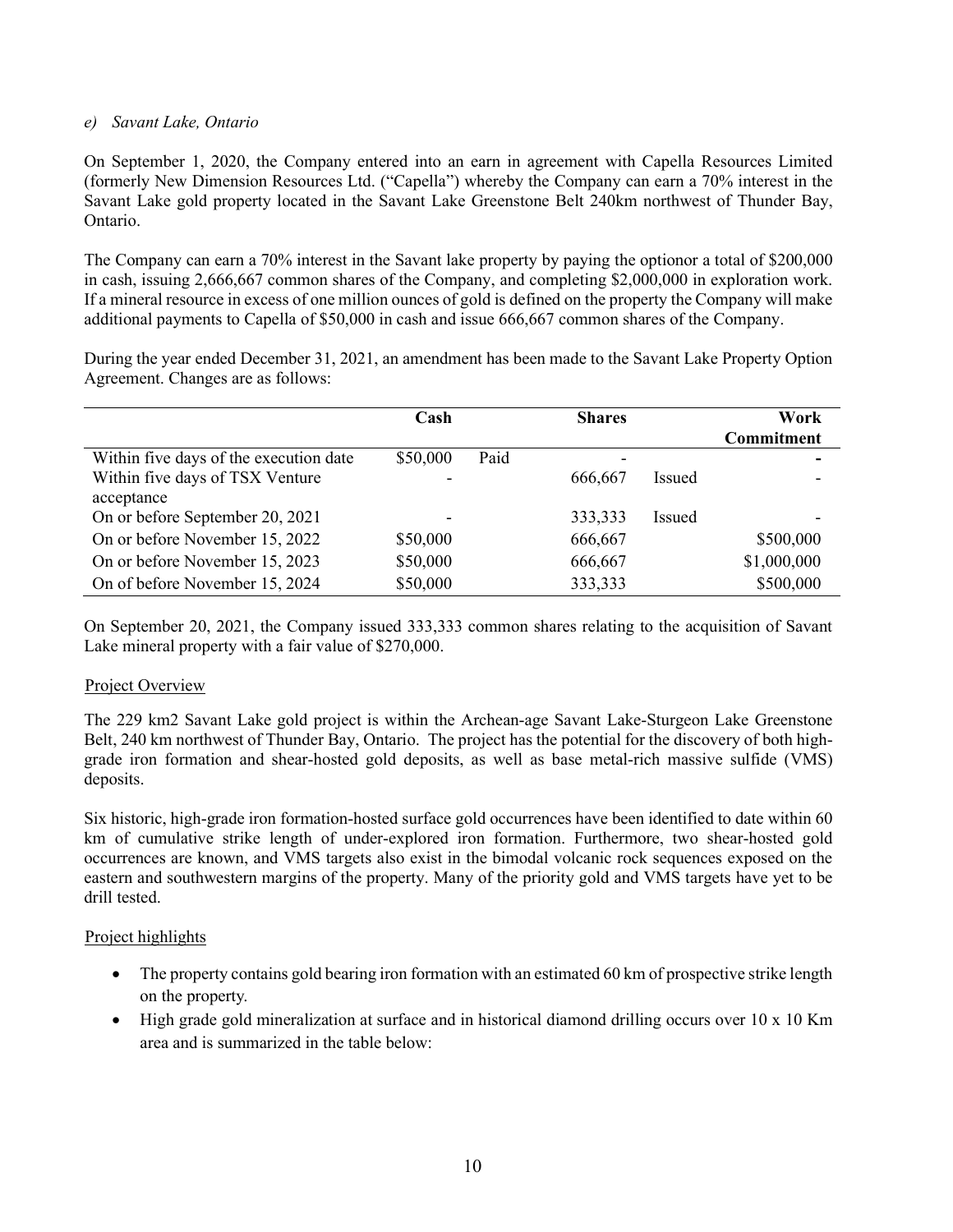| <b>Showing</b>   | Lithology                | <b>Best Surface Sample</b><br>Assay (g/t Au) | <b>Best Historical Drillhole</b><br>Intercept |
|------------------|--------------------------|----------------------------------------------|-----------------------------------------------|
| Horseshoe        | Iron Formation           | 138.87                                       | Never drilled                                 |
| Wiggle Creek     | Iron Formation           | $77.50^{1,2}$                                | 15.55 g/t Au over $0.4m1$                     |
| Shoal            | Iron Formation           | $46.65^{1,2}$                                | 1.87 g/t Au over $0.6m1$                      |
| One Pine         | Iron Formation           | 40.87                                        | 23.6 g/t Au over $0.5m1$                      |
| Snowbird         | Iron Formation           | 38.8                                         | Never drilled                                 |
| L28              | Iron Formation           | 32.35                                        | Never drilled                                 |
| Stillar Bay      | Sheared Iron Formation   | $4.01^{1,2}$                                 | 3.26 g/t Au over $1.22 \text{m}^1$            |
| <b>Big Sandy</b> | <b>Sheared Volcanics</b> | 3.64                                         | Never drilled                                 |

<sup>1</sup> Historical assay values have not been independently verified by the Company and a potential investor should not place undue reliance on historical results when making an investment decision, nor should they be used as the sole criterion for making investment decisions. There is no assurance that the Company can reproduce such results or that the historical results described therein will be realized. <sup>2</sup>"Best surface samples" are grab / select samples and not necessarily representative of mineralization hosted on the property.

- Geologic mapping and magnetic data suggest there are multiple untested gold favorable sites (fold hinges) in iron formation; important structural controls at the past producing Lupin and Homestake mines.
- The Savant Lake gold occurrences are geologically similar to iron formation hosted gold mines including Goldcorp's Musselwhite Mine, Agnico Eagle's Meadowbank and Amaruq mines, where gold is hosted in altered iron formation and also along contacts with other rock types and structures.
- A recent high resolution mag survey completed by Prospector has added significantly to the data set being utilized for target definition, and several high-priority target areas have now been identified. The Company plans to mobilize field crews in early spring with the intention of ground truthing target areas followed by drilling in Q3, 2021.

For additional information on the Savant Lake project, refer to the Company's news release dated September 21, 2020.

# f) Campbell Lake, Ontario

On October 6, 2020, the Company entered into an earn in agreement whereby the Company can earn a 100% interest in the Campbell Lake gold project located 40km north of the town of Armstrong, Ontario. The Company can earn a 100% interest in the Campbell Lake gold project by making the following cash and share payments:

| Cash     |      | <b>Shares</b> |               |
|----------|------|---------------|---------------|
| \$10,000 | Paid |               |               |
|          |      | 200,000       | Issued        |
|          |      | 200,000       | Issued        |
|          |      |               |               |
| -        |      | $200,000*$    | <b>Issued</b> |
|          |      | $600,000*$    | Issued        |
|          |      |               |               |

There are no work commitments.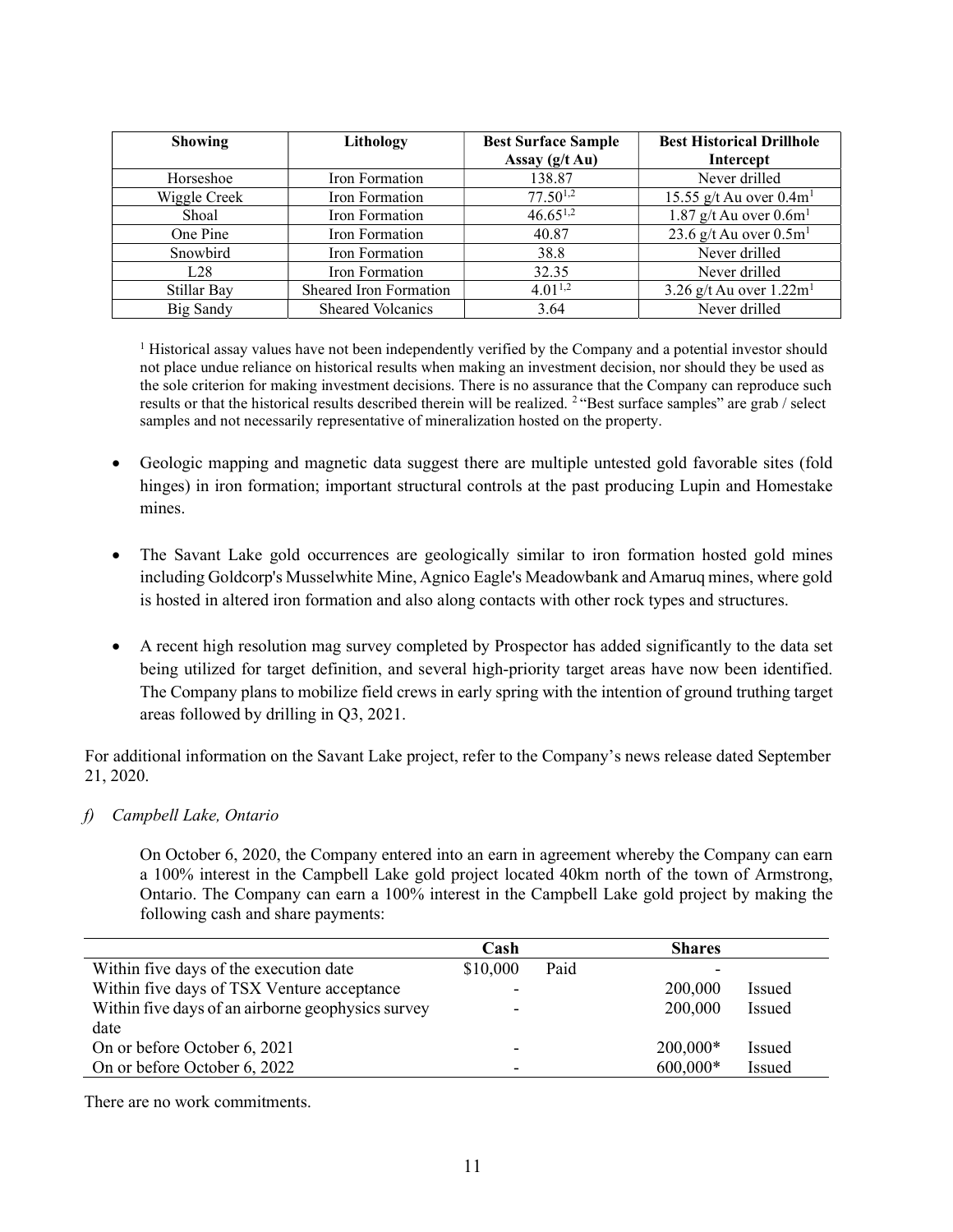\* On April 27, 2021, the Company accelerated the Campbell Lake Gold Project acquisition by issuing 800,000 common shares relating to the acquisition of Campbell Lake mineral property with a fair value of \$480,000.

## Project highlights

- $\blacklozenge$  A ~10km long prospective alteration corridor was identified by Ontario Government bedrock mapping initiatives in the area from the late 1970's (Report 251). Extensive sulphide mineralization is described near a regionally significant mafic volcanic - metasedimentary contact zone with reports of significant alteration "sericite schist" along the trend. Coarse geophysical maps show km-scale magnetic anomalies associated with these sericite schists and reported sulphide zones.
- Research by Prospector geologists has confirmed that this sulphide trend has not been documented in mineral inventory databases and no prospecting or drilling was ever submitted for assessment.
- The property also hosts numerous other shear zone and iron formation hosted gold prospects associated with Pb and Ag minerals. The Bovin-Gilbert Occurrence yielded 8.57  $g/t$  Au over 25.4 cm from a small drill campaign in 1949. Reports suggest the enveloping folded iron formation may exceed 90m thick (Assessment# 52I10 SW 0024). No modern exploration work has been reported in over 60 years despite prospective geology and relatively good access.
- Prospector is currently completing a high resolution airborne magnetic survey and acquiring detailed satellite imagery this fall and follow up prospecting and sampling is expected to begin in the spring of 2021.

For additional information on the Campbell Lake Gold project, refer to the Company's news release dated October 7, 2020.

## g) Fairchild Gold Project, Ontario

On February 3, 2021, the Company entered into an earn-in agreement under which Prospector may earn a 100% interest in the 2,228-hectare Fairchild Lake claim block located 65 km northeast of Sioux Lookout, Ontario by making the following cash and share payments:

- a. Cash payment of \$5,000 on signing (paid)
- b. 166,667 shares within 5 days of Exchange acceptance (issued)
- c. 166,667 shares within 9 months of signing (issued) \*
- d. 166,667 shares within 18 months of signing

There are no work commitments or royalties payable

During the year ended December 31, 2021, Prospector issued 333,334 related to the Fairchild Lake property valued at \$215,000.

## Project highlights:

- The property covers a 15km long segment of the regionally significant Kashawogama Lake Shear Zone (KLSZ).
- Previous government mapping initiatives describe the KLSZ as a brittle ductile high strain zone that separates granitoid rocks in the north from mafic volcanic and sedimentary rocks in the south.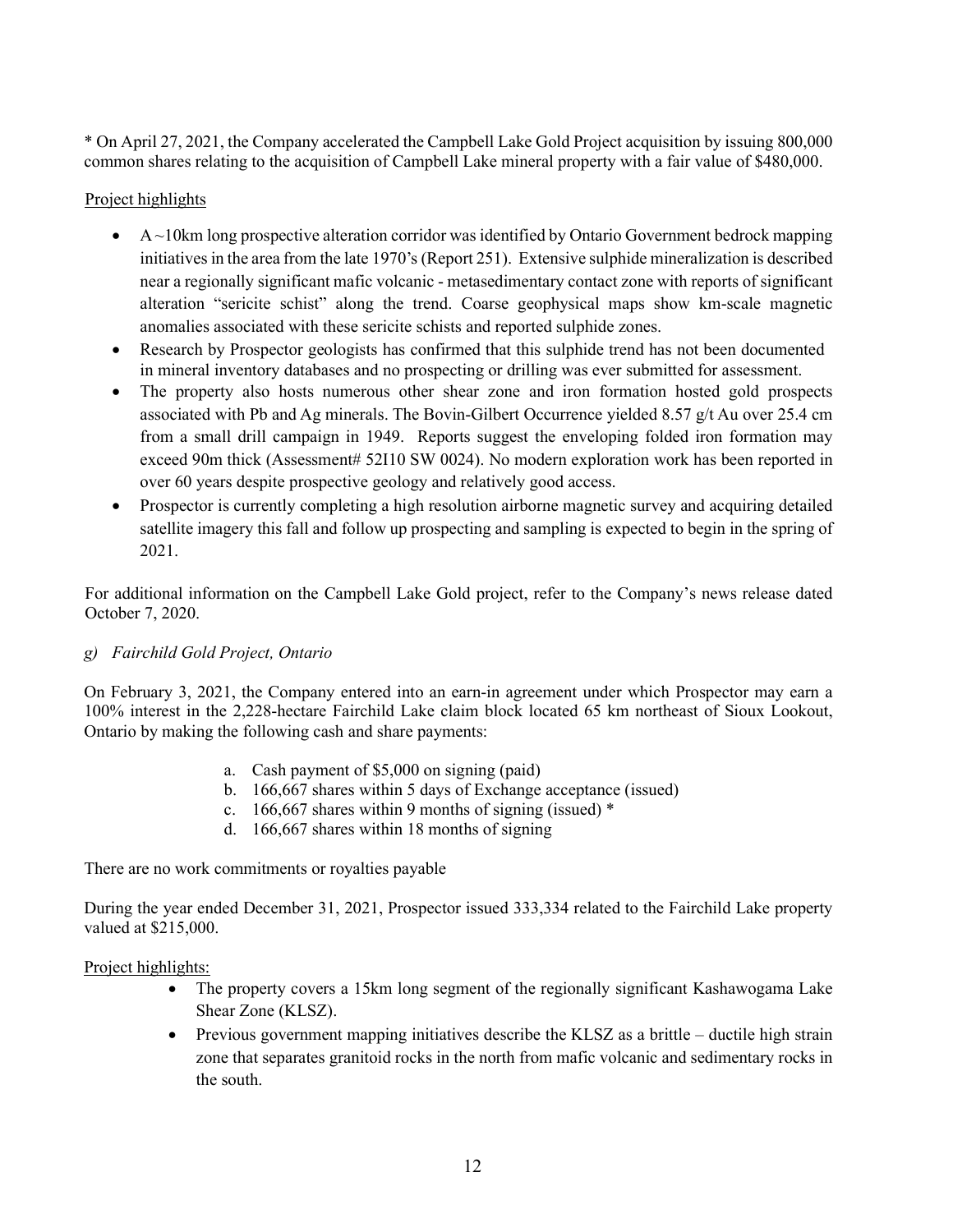- Coarse conglomerate rock units are noted within the core of the shear zones and the Prospector technical team has tentatively interpreted these units as "Timiskaming-like" in appearance, thereby reinforcing the KLSZ as a potentially important structure for hosting gold mineralization.
- This is the diagnostic structural setting for orogenic (vein hosted) gold deposits that occur in the Superior Province of Ontario and elsewhere.

Ongoing desktop research reviews of available data is currently being completed by the Prospector technical team and priority structural and stratigraphic targets are being generated for field follow-up in the spring of 2021. The initial field program will consist of ground truthing of priority targets as well as comprehensive prospecting along the length of the Kashawagama Lake Shear Zone in hopes of generating trench and drill targets for Q4 2021.

# h) Whitton Lake, Ontario (formerly Heaven Lake)

On March 7, 2021, the Company entered into an earn-in agreement under which Prospector may earn a 100% interest in the 4,400-hectare Whitton Lake claim block located 20 km north of Impala Canada's Lac des Iles platinum group elements ("PGE") mine, Ontario by making the following cash and share payments:

- Cash payment of \$23,300 on signing (paid)
- 666,667 shares within 5 days of Exchange acceptance (issued)
- $\bullet$  666,667 shares within 12 months of signing (issued) \*
- $\bullet$  666,667 shares within 24 months of signing (issued) \*

The vendor retains a 2% NSR royalty, of which, the Company can acquire 1% of the NSR by paying \$1,000,000. There are no work commitments.

During the period ended March 31, 2022, the Company accelerated the Whitton Lake Gold Project acquisition by issuing 1,333,318 common shares relating with a fair value of \$919,989.

## i) Bassano Project, Quebec

On September 1, 2020, the Company entered into an earn in agreement whereby the Company can earn a 100% interest in the Bassano project, which is contiguous to the Company's Schefferville project in the province of Quebec.

The Company can earn a 100% in the Bassano project by paying the optionor a total of \$200,000 in cash, 1,166,667 shares, and completing \$500,000 in exploration work, as follows:

|                                            | Cash     |      | <b>Shares</b> |        | Work<br><b>Commitment</b> |
|--------------------------------------------|----------|------|---------------|--------|---------------------------|
| Within five days of the execution date     | \$50,000 | Paid |               |        |                           |
| Within five days of TSX Venture acceptance |          |      | 33,333        | Issued |                           |
| November 15, 2021*                         | \$50,000 | Paid | 66,667        | Issued | \$125,000                 |
| November 15, 2022                          | \$50,000 |      | 133,333       |        | \$125,000                 |
| November 15, 2023                          | \$50,000 |      | 266,667       |        | \$125,000                 |
| November 25, 2024                          | ۰        |      | 666,667       |        | \$125,000                 |

\* During the year ended December 31, 2021, Prospector paid \$50,000 and issued 66,667 related to the Bassano property valued at \$48,000.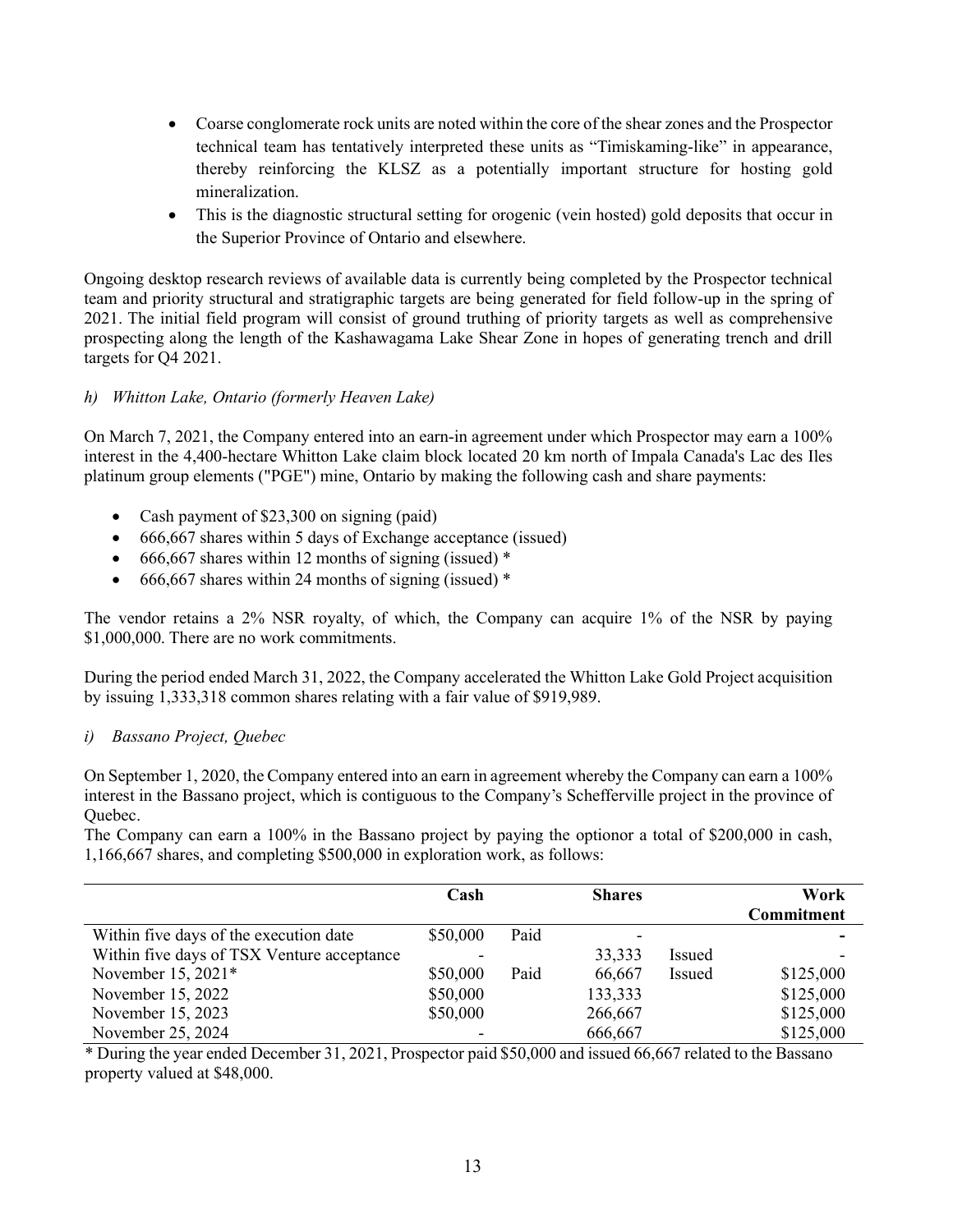The optionor will retain a 2% NSR royalty of which the Company may purchase 1% for \$1,000,000.

## Project highlights

- The Bassano Project comprises 21 mineral claims covering  $10.3 \text{km}^2$  containing prospective iron formation hosting at least three known gold occurrences: Baleine Rouge, Baluga, and Arsene.
- $\bullet$  Historic work at Baleine Rouge\* returned rock grab samples assaying up to 12.21 g/t Au and a drill interval of 2.23 g/t Au over 19.55 m, including 10.21 g/t over 2.03 m.
- $\bullet$  Historic work at Arsene\* returned rock grab samples assaying up to 31.13 g/t Au and a drill interval of 1.05 g/t Au over 12.55 m.
- Historic work at Baluga\* returned rock grab samples assaying up to 1.89  $g/t$  Au.

True widths for these reported drill intervals are unknown.

\* Quebec MRNF Report MM95-01 and MM205-01 provide key compilations of the numerous gold prospects in the Schefferville region and adjacent areas and are the best references to the many gold prospects detailed in numerous assessment reports focussed on various parts of the region. These two reports document the original Quebec Government Survey or assessment report sources of the various rock sample and drill core intersection gold assay results.

For additional information on the Bassano project, refer to the Company's news release dated September 4, 2020.

## j) Ligneris Project, Quebec

On June 26, 2019, the Company entered into an earn in agreement with Société d'exploration minière Vior Inc. ("Vior") whereby the Company can earn a 70% interest in the Ligneris property, located 90 km north of Rouyn-Noranda, Quebec. The Company can earn a 51% interest in the Ligneris Property by issuing Vior 333,333 common shares of the Company and incurring \$3,000,000 in exploration expenditures over the first four years of the agreements as follows:

|                                           | <b>Work Commitment</b> | <b>Shares</b> |        |
|-------------------------------------------|------------------------|---------------|--------|
| Within ten days of TSX Venture acceptance | $\sim$                 | 66,667        | Issued |
| On or before the first anniversary        | \$750,000*             | 75,000        | Issued |
| On or before the second anniversary       | \$750,000              | 83,333        |        |
| On of before the third anniversary        | \$750,000              | 108,333       |        |
| On of before the fourth anniversary       | \$750,000              | -             |        |

\*Before the first anniversary the Company had satisfied its first-year work commitment.

Upon the Company earning its' initial 51% interest in the Ligneris Property, the Company will have 60 days to elect to earn an additional 19% interest in the Ligneris Property by incurring an additional \$4,000,000 in exploration expenditures over the next three years, commencing from the date of the Company's election.

On November 1, 2019, the Company announced the commencement of a 6,000-meter Phase 1 drill program. Two diamond drills were utilized targeting two different areas, namely the Central and South zones. The program concluded mid-February 2020 and the results were released on April 23, 2020.

On April 27, 2021, the Company concluded a termination and release of the Ligneris agreement whereby Prospector has accepted to renounce all of its rights under the Earn-in Agreement dated June 26, 2019 on the Ligneris project in Abitibi, Quebec in exchange for 1.0 million shares of Vior.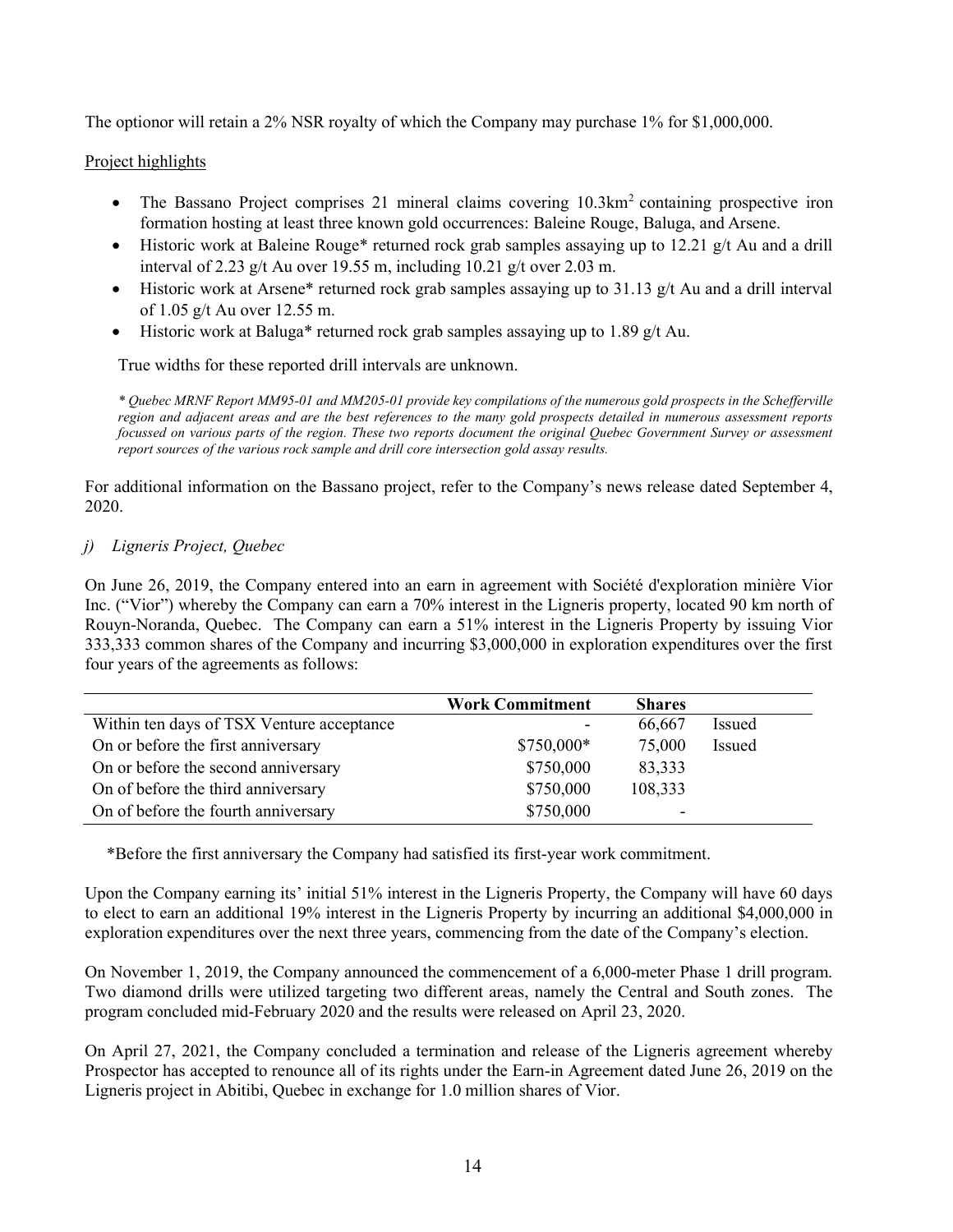During the year ended December 31, 2021, the Company received 1,000,000 shares of Vior (VIO.V). The fair value of these shares was \$220,000, which was recorded as a recovery against the Ligneris Property (\$114,205) and the remaining (\$105,795) was recorded as other income in the Statement of Loss and Comprehensive Loss.

# k) Schefferville Gold Project, Quebec

On August 5, 2020, the Company announced it had staked a total of 288 km2 area in two claim blocks: the Sable block (234 km2) is centered 80 kilometers northwest of Schefferville and the Hamard block (54 km2 ) is centered 35 kilometers due west of Schefferville. The Sable and Hamard claims cover extensive areas of the Lilois Complex, a 2.7-billion-year-old unit characterized by the presence of numerous iron formations, many of which locally host gold mineralization.

The primary exploration target is sulphidized iron formation, which occurs where the iron formations are cut by late, steep fault and shear structures that were pathways for hydrothermal fluids during deformation and metamorphism. This resulted in suphidization of the iron formations, with attendant gold and arsenopyrite mineralization, along and adjacent to these structures. Additionally, significant mineralization may extend into the bounding paragneisses, and also may be controlled by structures adjacent to contacts of paragneiss and iron formation with various intrusive bodies.

Planned work by the Company on the Sable and Hamard claims aims to extend systematic gold exploration into geologically analogous but thinly till covered terrain, particularly along the major poorly exposed structures. A detailed aeromagnetic survey is planned for the claim blocks, to assist in defining the regional structural framework, but also (as confirmed possible by examining the results of some small-scale historic ground magnetic surveys) to directly define areas of magnetite bearing iron formation within the paragneiss that tend to be expressed as subtle magnetic highs where unaltered, and are cut by discrete magnetic low trends where they are altered and sulphidized in areas favorable for gold mineralization.

On October 15, 2020, the Company purchased a 100% interest in 206 mineral claims contiguous to the Company's Schefferville project, which is located 85km northwest of Schefferville, Quebec. The Company has purchased the claims by paying \$50,000 in cash (paid) and issuing 500,000 (issued) common shares of the Company. The vendors will retain a 2.0% NSR, of which the Company can purchase 1% for \$1,000,000.

On February 16, 2021, the Company purchased a 100% interest in key claim block at the Schefferville Gold Project, QC, and acquired extensive database.

## Project highlights

- The purchased claims cover key portions of the Sable River Deformation Zone structure adjacent to the Sable Block.
- The newly acquired claims host at least 13 iron formation hosted gold occurrences with samples ranging from  $> 1$  g/t Au to 6.7 g/t Au.
- The Sable block now comprises a total of 36,808 ha (368.1 km<sup>2</sup>) and covers a package of rocks within a major deformation zone which management believes is prospective and presents a district-scale opportunity for Ethos.

## l) Key Claim Blocks added to the Schefferville Gold Project

On February 15, 2021, the Company entered into an earn-in agreement under which the Company may acquire a 100% interest in interest in 48 mineral claims covering 2,359 hectares (23.59 km<sup>2</sup>) contiguous with Ethos'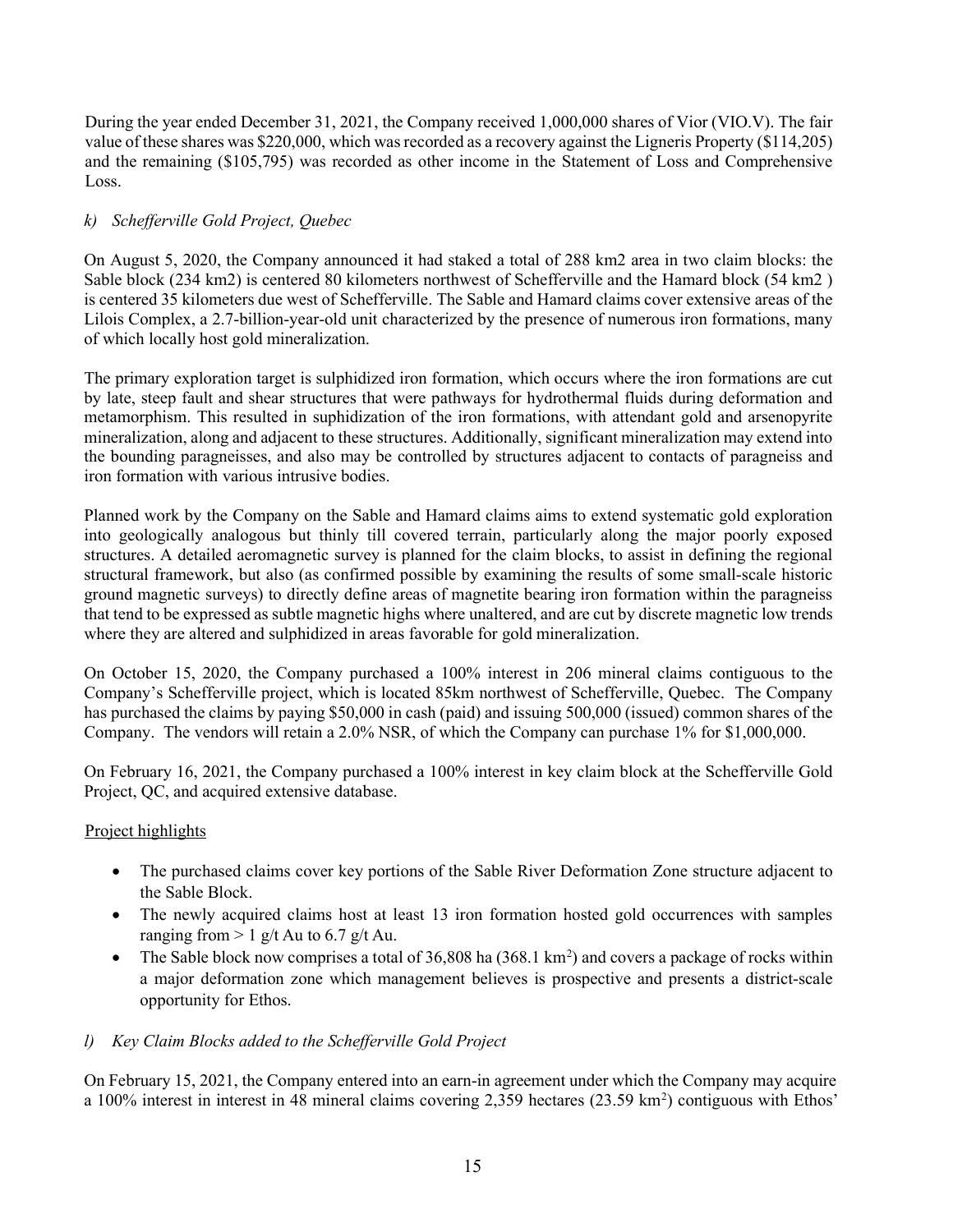existing land position within the Schefferville Gold District, approximately 85 km northwest of Schefferville, Quebec by making \$100,000 in cash payments (paid) and issuing 666,667 shares on closing (issued). Prospector has committed to spending \$500,000 over three years on the claims with any shortfall resulting in a cash payment to the vendor in an amount equal to a prorated cash payment of \$100,000. If the commitment is satisfied, no such payment is required. The vendors will retain a 2.0% NSR royalty on the Property, of which 1.0% may be repurchased by the Company for \$1,000,000.

# Project highlights

- The newly acquired claims host at least seven known historical iron formation hosted gold occurrences with sampling ranging from 2.0 g/t Au to 171.5 g/t Au.
- An extensive database covering both the newly acquired claims and significant areas of ground already held by Prospectorhas also been acquired. This dataset includes geologic mapping, surface sampling, geophysical surveys, and drill results.
- The Schefferville Project now comprises a total of  $36,808$  hectares  $(368.1 \text{ km}^2)$  centered on a 20 km wide structural corridor characterized by faulted and sheared rocks extending for approximately 60 km on the Sable block, and 10 km on the Hamard block (Figure 1).
- Project wide approximately 53 gold occurrences grading from 1 g/t Au up to 171.5 g/t Au in mineralized iron formations have been documented (Figure 1,2,3) <sup>1,2</sup>. Only six of these 53 prospect areas have been drill tested at all. A total of 35 short holes on these six prospects yielded results including 2.23 g/t Au over 19.55 m, 10.21 g/t over 2.03 m and 1.05 g/t Au over 12.55 m.

Much of the newly acquired claim block occupies a structurally favorable dilatant domain along the generally southeasterly trending Sable River Deformation Zone, where the stratigraphy is deflected to a more nearly east-west orientation along the southern margin of a large tonalite batholith. Many of the historic gold prospects, and much of the greenfields gold target areas, are located within this domain. Targets include potential gold mineralization at contacts with adjacent rocks or along related major structures and splays.

The extensive dataset acquired along with the new claim block includes gold assays and 50-element ICP-AES Aqua Regia analyses, for approximately 370 rock grab samples. Also included are a detailed aeromagnetic survey and geological mapping. Historical drill results from the Arsene and Baleine gold prospects, along with IP survey data from the Baleine Gold Prospect to the west of the new claim block, were also acquired as part of the data package.

Using the new database and the airborne magnetic data, numerous meta-iron formations, cross-cutting brittle and ductile shear structures have been identified on and/or near historic gold showings leading to a number of new, largely untested target areas. A Lidar survey is planned for spring to aid in further target definition. The initial field program will consist of ground truthing of priority targets as well as comprehensive prospecting along the length of the Sable River Shear Zone with the intention of generating trench and drill targets for the second half of 2021.

On October 5, 2021, the Company announced that it had completed Phase 1 of the regional exploration program at the Schefferville Gold Project. The Schefferville Gold Project comprises a total of 36,808 hectares (368.1 km2) centered 80 kilometers northwest of Schefferville, Quebec, west of the border with Labrador.

# Highlights

• In October 2020, Prospector completed a high-definition helicopter-borne magnetometer survey over the Schefferville project aimed at high resolution mapping of magnetite-bearing iron formation and the identification of structures influencing gold mineralization.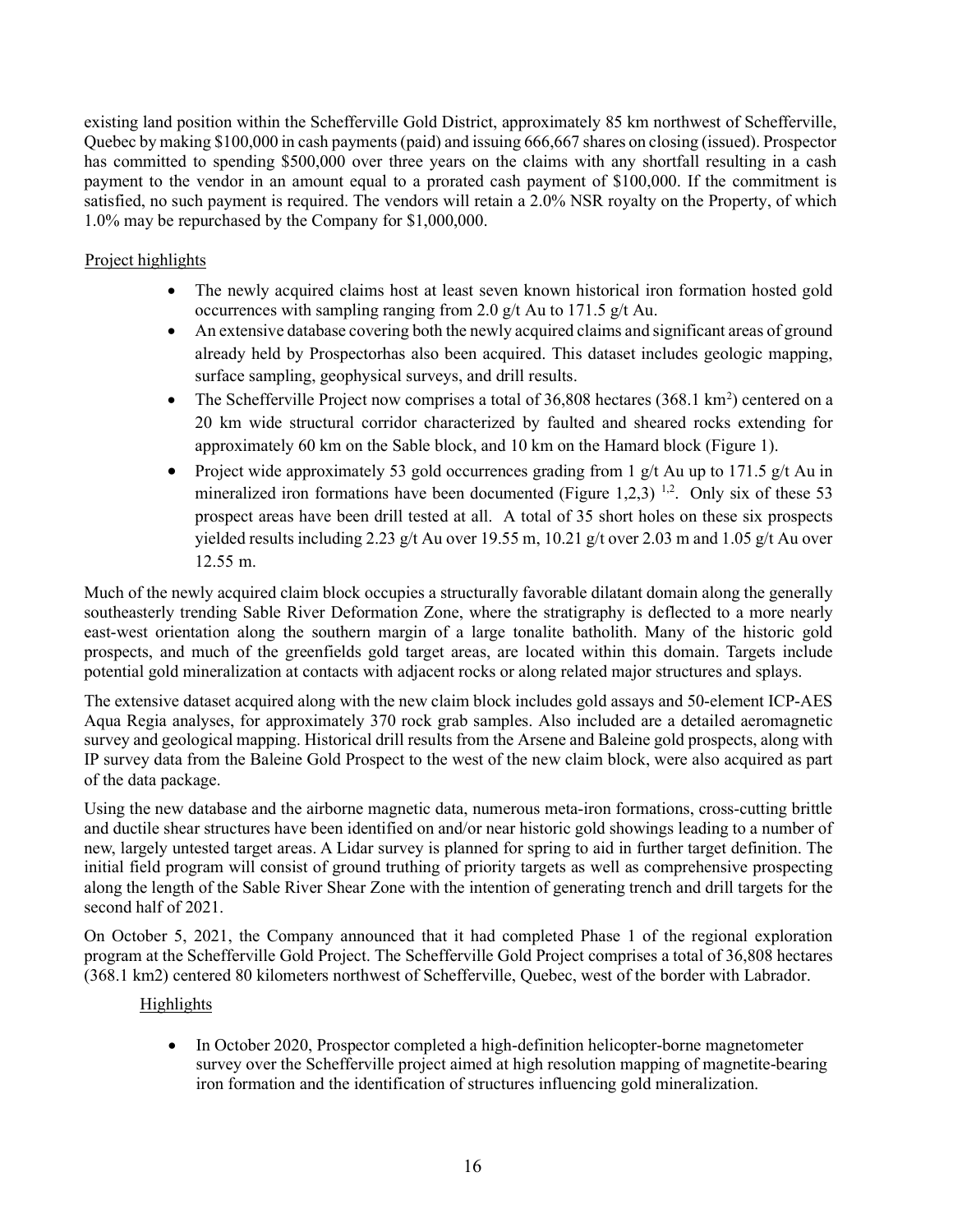- In winter and spring of 2021, Prospector completed compilation and validation of existing historical data, and together with the new aeromagnetic data, defined 44 prospective targets on which ground truthing and prospecting were conducted during Phase 1 field work conducted by IOS Geoscientific Services from mid-June to early July 2021. Numerous mineralized meta-iron formations were identified, some associated with historic gold showings, and some representing new showings.
- In August 2021, Prospector completed a property-wide LiDAR survey to help delineate structures, lineaments and geological contacts across the property.
- Phase 2 exploration program to begin immediately and focus on high priority targets identified during Phase 1.
- Project wide, approximately 53 gold occurrences grading from 1 g/t Au up to 171.5 g/t Au in mineralized iron formations have been documented (Figure 1,2) 1,2. Only six of these 53 prospect areas have been drill tested at all. A total of 35 short holes on these six prospects yielded results including 2.23 g/t Au over 19.55 m, 10.21 g/t over 2.03 m and 1.05 g/t Au over 12.55 m.

## m) Deep Cove and Virgin Arm Claims, Newfoundland

On October 29, 2020, the Company entered into two earn in agreements whereby the Company can earn a 100% interest in two contiguous claim groups, the Deep Cove claim group and the Virgin Arm claim group, which are located on New World Island, approximately 65km north of Gander, Newfoundland.

## Deep Cove Claims

The Company can earn a 100% interest in the Deep Cove claim block by paying the optionor a total of \$280,000 in cash and issuing 1,066,667 common shares of the Company over a three-year period.

The vendor retains a 2% NSR royalty, of which the first 1% can be purchased for \$1,000,000. The Company shall incur exploration costs of \$100,000 per year on the Deep Cove claim block.

## Virgin Arm Claims

The Company can earn a 100% interest in the Virgin Arm claim block by paying the optionor a total of \$375,000 in cash and issuing 1,000,000 common shares of the Company over a three-year period.

The vendor retains a 3% NSR royalty, of which the first 1.5% can be purchased for \$1,500,000. An additional 0.5% may be purchased for an additional \$1,500,000. There are no work commitments.

# Project highlights

- Limited historic work including by Noranda in the 1980's to mid-1990's identified at least nine occurrences with visible gold in bedrock over a structural corridor of more than 5 km. Reported highgrade assays from grab samples included 346 g/t, 245 g/t, 127 g/t and 99.7 g/t gold.
- Gold mineralization is present in veining and stockwork fracturing with significant quartz, sulfides, and visible gold. The veining occurs at the high level of an orogenic depositional environment, filling brittle fracturing of the host rocks.
- Both coarse and fine visible gold are present, with some locations demonstrating both larger gold particles in the plus 2 mm range, but also significant coincident finer gold recoverable by panning.
- Five gold prospects were identified in 2002 by Candente Resource Corp. (the Hank, Homer, Barney, Piranha, and Kelp prospects) where grab samples returned gold assays including 99.2 g/t, 104.3 g/t, and 127 g/t, 3.1 g/t, 3.5 g/t, 7.5g/t, 9.1 g/t, and 10.4 g/t 2.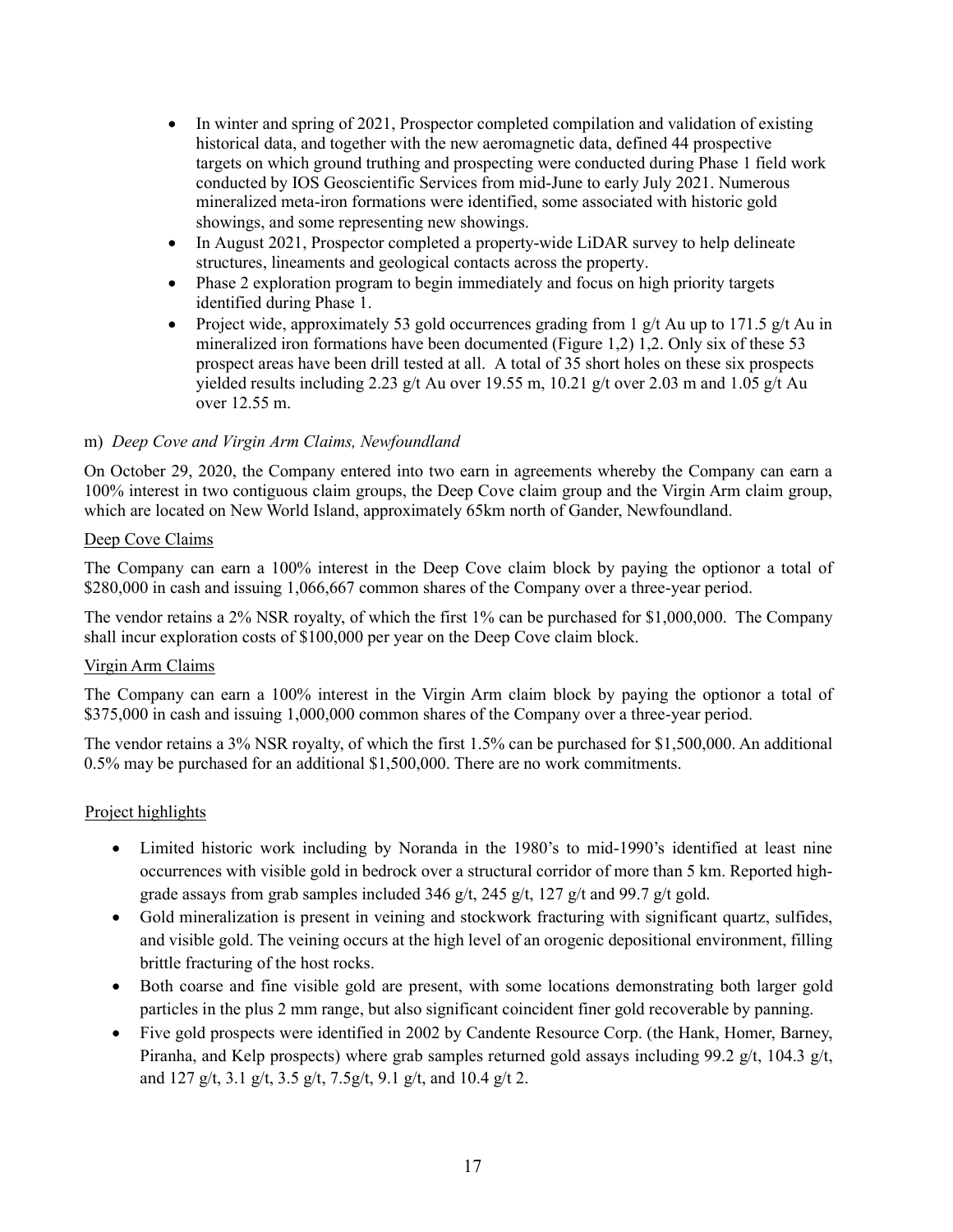A limited seven-hole drill program by Rubicon Minerals in the mid-2000's returned 5.7 g/t Au over 1m, and 1.04 g/t over 9.1 m in reconnaissance drilling at two locations.

For additional information on the Deep Cove and Virgin Arm claims, refer to the Company's news release dated November 19, 2020.

## n) McGrath, Toogood, and Fairbanks Claims, Newfoundland

The company entered into three earn-in agreements under which Prospector may earn a 100% interest in the 6,675-hectare (66.75 km2) Toogood claim group and the 1,800-hectare (18 km2) McGrath claim group located on New World Island, approximately 65 km north of Gander, Newfoundland. These projects are contiguous to the north-east of the Company's Deep Cove and Virgin Arm properties (see Prospector November 19, 2020 news release) with good access by paved and gravel roads and trails. The Deep Cove, Virgin Arm, McGrath and Toogood claims will be collectively referred to as the Toogood Project.

## Project highlights

- The Toogood Project now covers 28 km by 8 km of prospective geology hosting numerous gold occurrences on New World Island. Both coarse and fine gold mineralization are present in quartz and sulfide veining and stockwork fracturing of conglomerates and sandstones.
- Historic work on the Toogood and McGrath claim groups includes grab and soil sampling primarily concentrated along the shorelines (Figure 1). Six gold occurrences across these claims were identified by prospectors in the period 2002-2012 with reported assays from grab samples including 11.18 g/t and 10.35  $g/t$  gold in outcrop  $1,2$ .
- At least nine occurrences with visible gold in bedrock over a structural corridor of more than 5 km occur on the Deep Cove/Virgin Arm claim groups (Figure 1) with reported assays from grab samples including 346 g/t, 245 g/t, 127 g/t and 99.7 g/t gold (see November 19 news release). The Toogood and McGrath claim groups have less historic work but cover a continuation of the same lithologic trend and demonstrate similar styles of high-grade gold mineralization.
- The Toogood Project is on the western side of a north-south trending continental collision margin in a sequence of rocks that geologically appear to correlate to the host rocks for other significant gold occurrences including Marathon Gold's Valentine Lake project.

Prospector is planning to start field exploration in the spring of 2021 including property-wide prospecting, mapping, and sampling with the objective of defining drill targets for testing later in 2021.

## McGrath Claim Group Earn-in Agreement:

Prospector can earn a 100% interest in the McGrath claim group by making the following share payments:

- 266,667 shares valued at \$168,000 on TSXV approval of the entrance into the earn-in agreement (issued).
- 266,667 shares valued at \$208,000 12 months following signing (issued).

The vendor retains a 2% NSR royalty, of which the first 1% can be purchased for \$1,000,000. There are no work commitments.

## Toogood Claim Group Earn-in Agreement: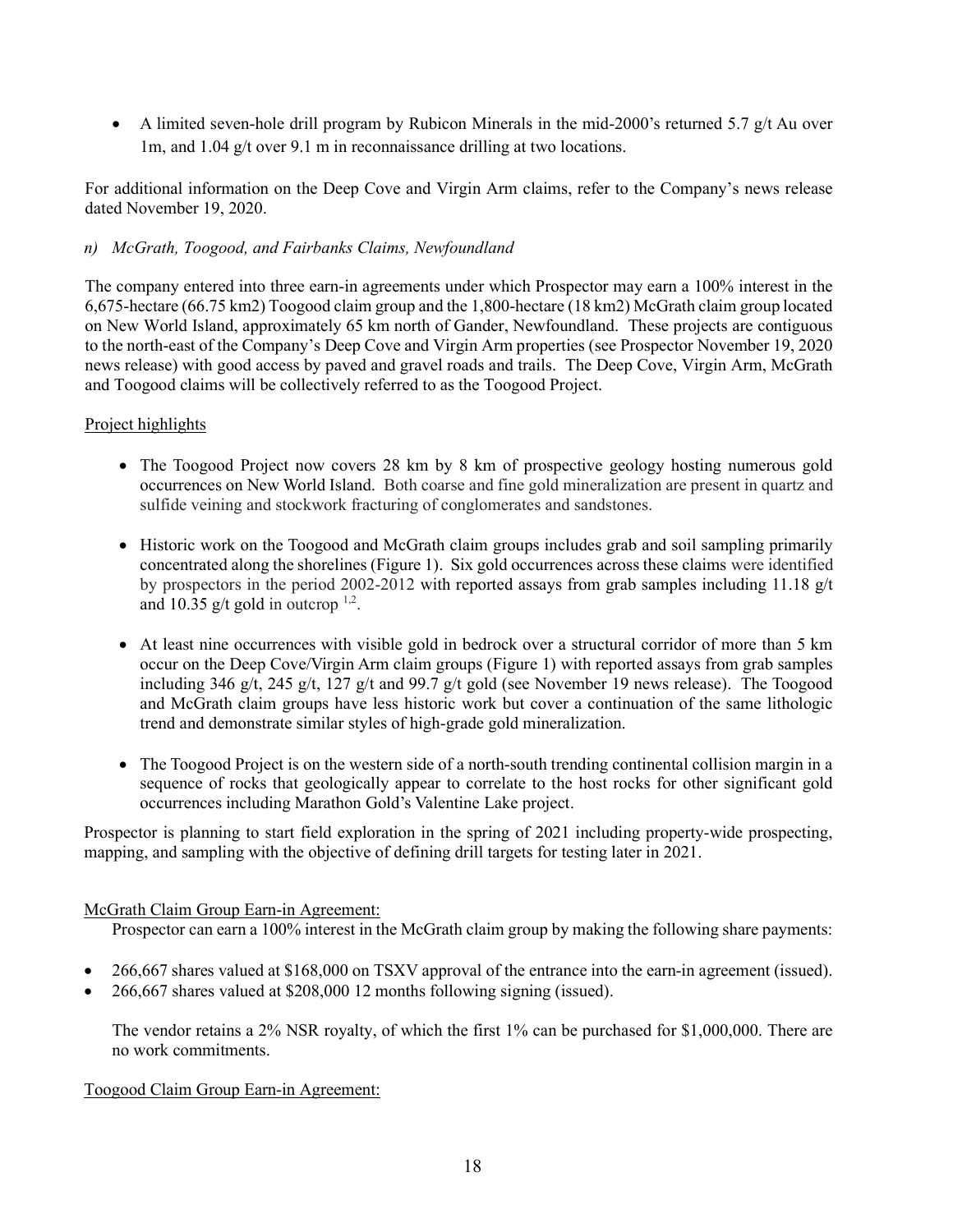Prospector can earn a 100% interest in the Toogood claim group by making the following cash and share payments:

- Cash payment of \$25,000 on signing (paid)
- 833,333 shares on TSXV approval of the entrance into the earn-in agreement (issued)
- 833,333 shares 12 months following signing (issued).

The vendor retains a 2% NSR royalty, of which the first 1% can be purchased by Prospector for \$1,000,000. There are no work commitments.

## Fairbanks Earn-in Agreement:

On June 15, 2021, Prospector entered an option agreement to earn a 100% interest in the 325-hectare (3.25 km2) Fairbanks claim located on New World Island, Newfoundland. This project is contiguous to the Company's Deep Cove and Virgin Arm properties and increases its land position at the Toogood Project to over 118 km2.

|                                            | Cash     |      | <b>Shares</b>            |        |
|--------------------------------------------|----------|------|--------------------------|--------|
| Within five days of the execution date     | \$50,000 | Paid | $\overline{\phantom{0}}$ |        |
| Within five days of TSX Venture acceptance |          |      | 133,333                  | Issued |
| On or before June 15, 2022                 | \$50,000 |      | 100,000                  |        |
| On or before June 15, 2023                 | \$50,000 |      | 133,333                  |        |
| On or before June 15, 2023                 | \$50,000 |      | 200,000                  |        |

During the year ended December 31, 2021, the Company issued 133,333 common shares relating to the acquisition of Fairbanks mineral property with a fair value of \$172,000.

On July 21, 2021, the Company discovered a high-grade gold trend in its first pass exploration program at the Toogood property.

# **Highlights**

- Initial sampling of previously untested outcrops identified numerous showings with visible gold within quartz veins hosted by felsic (tonalite) dykes. Three visible gold samples were assayed by metallic screen returning 572.87 g/t Au, 493.91 g/t Au, and 22.28 g/t Au respectively. This area has not yet been drilled. Note that surface samples are grab/select samples and are not necessarily representative of mineralization hosted on the property.
- These new results define a 100 m by 40 m gold zone which remains open in all directions.
- Initial mapping suggests mineralization may be locally associated with quartz veins that occur along NNE trending faults within sedimentary host rocks. Visible gold occurs in most outcrops of quartz vein stockwork within a strongly sericite silica pyrite altered felsic (tonalite) dike that intruded a dextral strike slip structure. The visible gold has been observed across a range of grain sizes from several mm down to fine grains at the limit of visible detection.
- Localized geological and detailed structural mapping suggests a regional system of NNEtrending dextral and possible WNW conjugate faults including the Virgin Arm and Dildo Run Faults, that cross the Toogood property appear to either immediately predate or was synchronous with dike emplacement, then subsequently reactivated and infiltrated by several hydrothermal events which locally include gold mineralisation.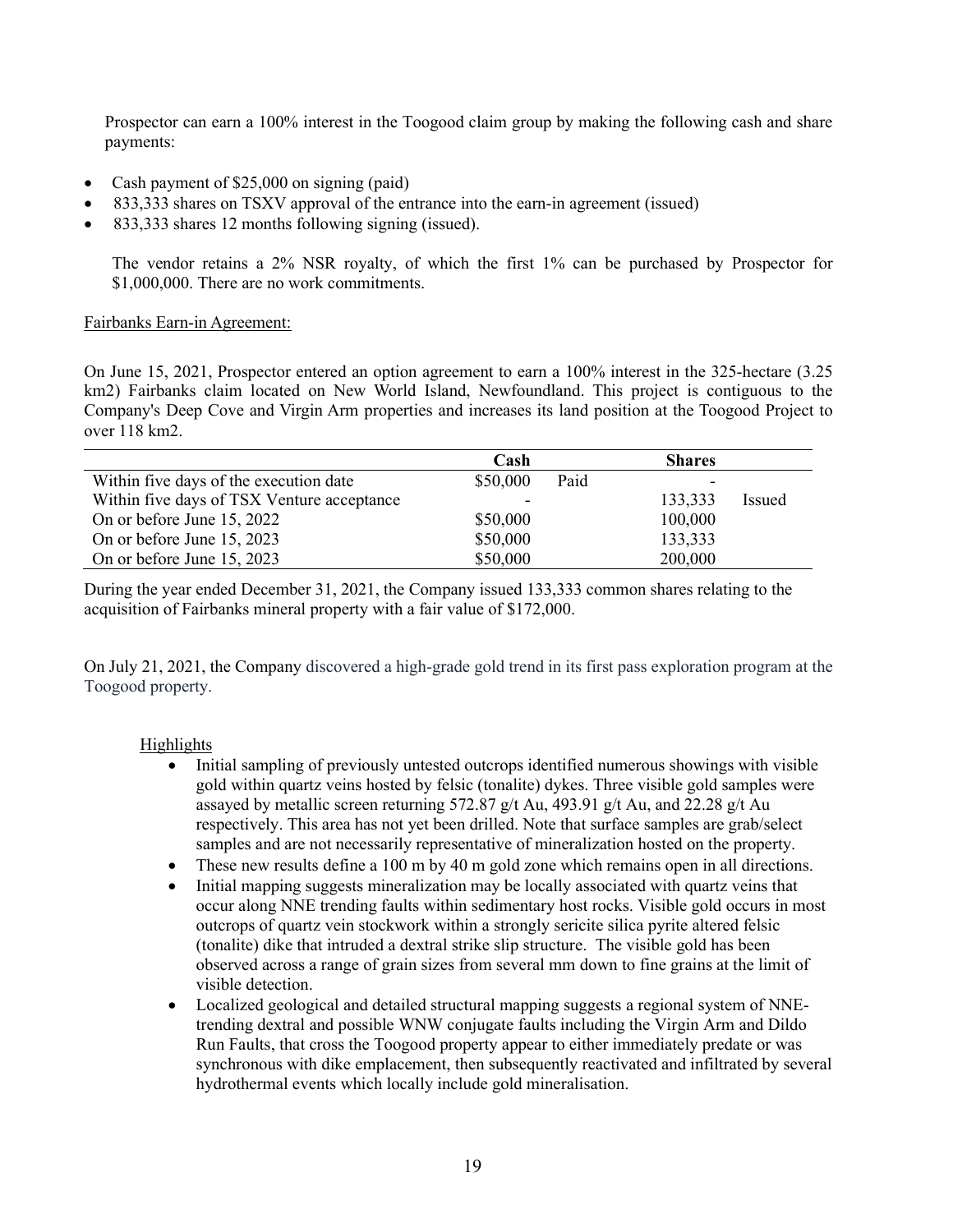• Prospecting, mapping and sampling will continue with a focus on the dominant gold bearing vein systems, in addition to property -wide airborne magnetics and LiDar surveys over the summer and fall. Localized outcrop stripping, trenching, soil sampling will also be completed during this period and drill targets selected for the fall and winter 2021. Drill permits have been received.

On August 9, 2021, the Company announced bonanza grade weathered sub-crop samples 420m ENE of the new high-grade gold trend in its first pass exploration program at the Toogood property

## Highlights

- Four weathered sub-crop grab samples with visible gold grading 7,877, 1,276, 1,113, 226  $g/t$ Au, and one additional sample assaying 7 g/t Au are located 420m ENE of the previously announced initial outcrop sampling. Note that surface samples are grab/select samples and are not necessarily representative of mineralization hosted on the property.
- The grab samples are angular, loose, weathered, palm sized quartz vein material in an area of thin cover. They are interpreted to be close to source, covering an area of approximately 40m x 10m. The Toogood project area lacks significant glacial till or erratic boulders due to a low-lying marine incursion approximately 12,000 years ago. As a result, soil and boulders are interpreted as in place weathered sub-crop.
- Initial mapping and prospecting suggest mineralization may be locally associated with quartz veins that occur along NNE trending faults within sedimentary host rocks. Visible gold occurs in outcrops of quartz vein stockwork within a strongly sericite silica pyrite altered felsic (tonalite) dike that intruded a dextral strike slip structure.
- Localized outcrop stripping, trenching, soil sampling will follow up the high-grade sampling, in addition to continued prospecting and mapping property wide.

On November 24, 2021, the Company announced additional bonanza grade outcrop samples at the newly named Quinlan and Titan showings in its first pass exploration program at the Toogood property which encompasses 118km<sup>2</sup> of mineral claims on New World Island, Newfoundland.

# Highlights

- At the Titan showing, additional grab samples with local visible gold graded 2,571.60, 1,146.87, 310.40, 236.86 g/t Au. New stripping and detailed geological mapping and sampling have identified a 40m by 10m wide mineralized zone, open along strike and to depth. Gold is hosted in quartz-ankerite veins within altered shale and greywacke, likely emplaced along west-northwest trending structures. A total of 50 channel samples across five separate channels (total 27.94m) have been collected to test the continuity of mineralization outside of the known visible gold. Channel assays remain pending. Note that surface samples are grab/select samples and are not necessarily representative of mineralization hosted on the property.
- At the newly named Quinlan showing, additional assays of 229.88, 43.07, 19.09, 13.1, 10.79, 5.60, and 4.12  $g/t$  Au are reported from composite chip and grab samples of quartz vein material hosted in an altered felsic dike (Figures 1, 3). New stripping of the outcrop and subsequent geological mapping, and sampling has identified a 90m by 15m wide mineralized zone, open to depth and concentrated in along north-northeast trending structure. A total of 45 channel samples across seven separate channels (total length sampled of 23.5m) have been collected to test the continuity of mineralization outside of the known visible gold. Channel assays are pending.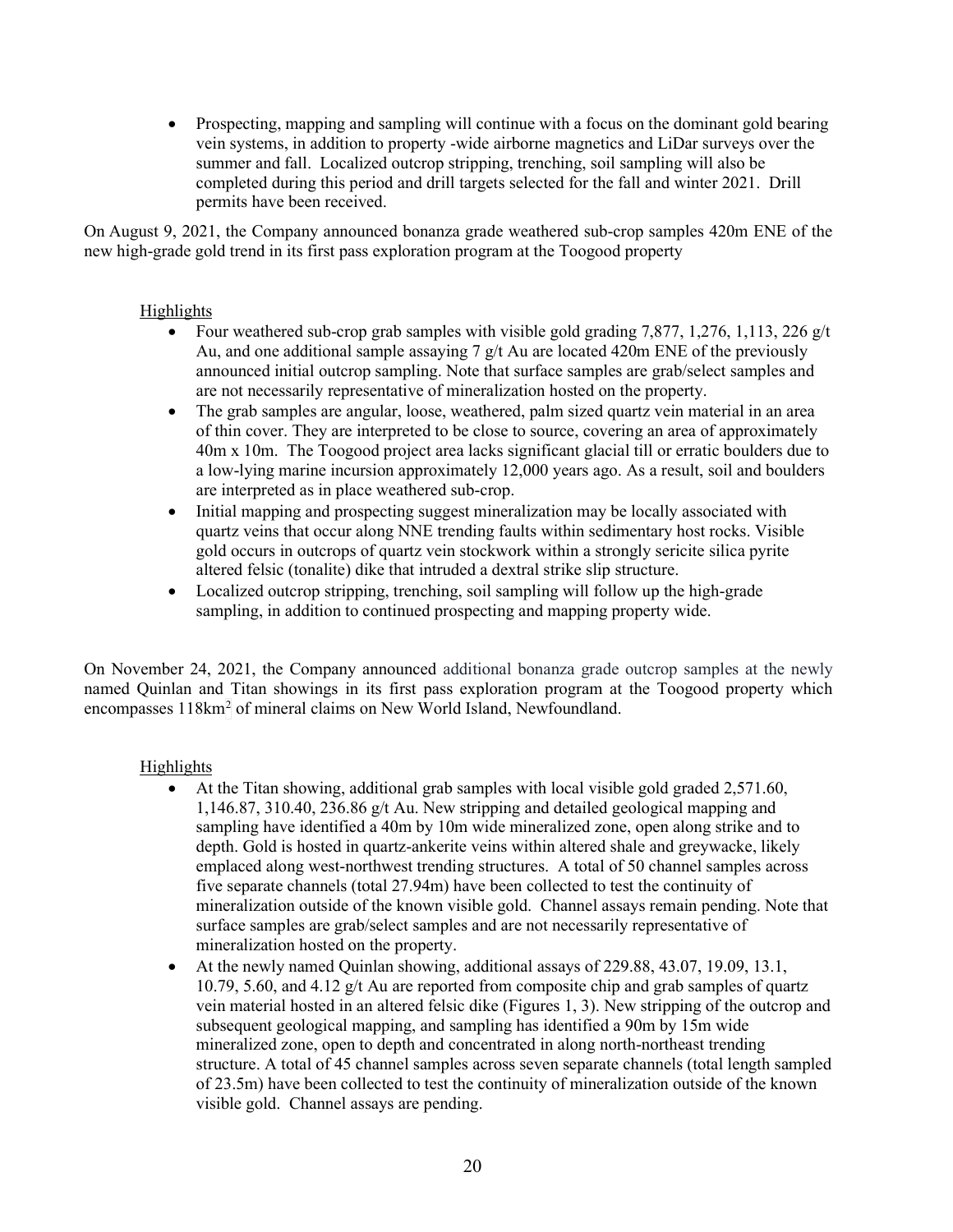A new showing, Sherwood has been identified approximately 1.6km south-east of the Quinlan Showing on the intersection two northeast trending structures. Following up on a 2.11 g/t float sample collected earlier in the season in an area of limited outcrop, multiple outcrop/subcrop of felsic dike and quartz fragments have been uncovered through test pits. Subsequently, a total of 883 soil samples were collected across the target, focused on along the Virgin Arm Fault and related structures. Initial XRF analysis of the soils indicate a large elongate As anomaly with up to 5551 ppm As aligned with the Virgin Arm Fault for a strike length of approximately 800m. In addition, 32 of the 833 soil samples that were analysed using the XRF were positive for Au3. Visible gold was panned from a number of soils samples with positive Au and high anomalous As XRF results. Local outcrop stripping is ongoing at the core target at Sherwood which will be followed by detailed mapping and sampling.

## o) Iron Point Project, Nevada

On May 16, 2019, the Company entered into an earn in agreement with Victory Metals Inc ("Victory") whereby the Company can earn a 50% undivided interest in the gold and silver rights at Victory's Iron Point vanadium project, located 22 miles east of Winnemucca, Nevada. The Company can earn its 50% undivided interest by spending \$5,000,000 over three years, including \$1,000,000 in the first year. Following the earnin, a 50-50 joint venture will be formed between the Company and Victory, exclusive to the gold and silver rights on the Iron Point property. A maiden drill program at the Iron Point Project commenced in June 2019 and results were news released on October 2, 2019.

On May 22, 2020, the Company and Victory amended the Iron Point earn in agreement whereby the Company must expend \$5,000,000 over five years (previously three years), including \$1,000,000 (incurred) in the first year. Commencing on the first anniversary of the agreement, the Company must spend at least US\$250,000 each year in exploration expenditures.

During the year ended December 31, 2021, the Company concluded a termination and release agreement (the "Agreement") with Nevada King Gold Corp. ("Nevada King") whereby Prospector has accepted to renounce all of its rights under the Earn-in Agreement dated May 16, 2019 on the Iron Point project in Humboldt County, Nevada in exchange for 6.5 million shares of Nevada King. As consideration for the renunciation of the Iron Point Project, Nevada King has agreed to issue to Prospector, 6,500,000 shares of Nevada King. During the year ended December 31, 2021, the Company recorded a net amount of \$2,470,000 in other income representing the fair value of the Nevada King shares at issuance date.

# SELECTED FINANCIAL INFORMATION

The following table summarizes selected financial data reported by Prospector for the years ended December 31, 2021, 2020 and 2019. The information set forth should be read in conjunction with the audited annual consolidated financial statements, prepared in accordance with International Financial Reporting Standards ("IFRS"), and the related notes thereon.

| <b>Fiscal Year ended</b>    | December 31, | <b>December 31, 2020</b> | <b>December 31, 2019</b> |
|-----------------------------|--------------|--------------------------|--------------------------|
|                             | 2021         |                          |                          |
| Total revenue               | Nil          | Nil                      | Nil                      |
| Net loss and comprehensive  | \$5,516,416  | \$3,247,780              | \$6,396,501              |
| loss                        |              |                          |                          |
| Basic loss per common share | \$0.14       | \$0.12                   | \$0.33                   |
| Total assets                | \$13,983,367 | \$6,474,410              | \$4,330,320              |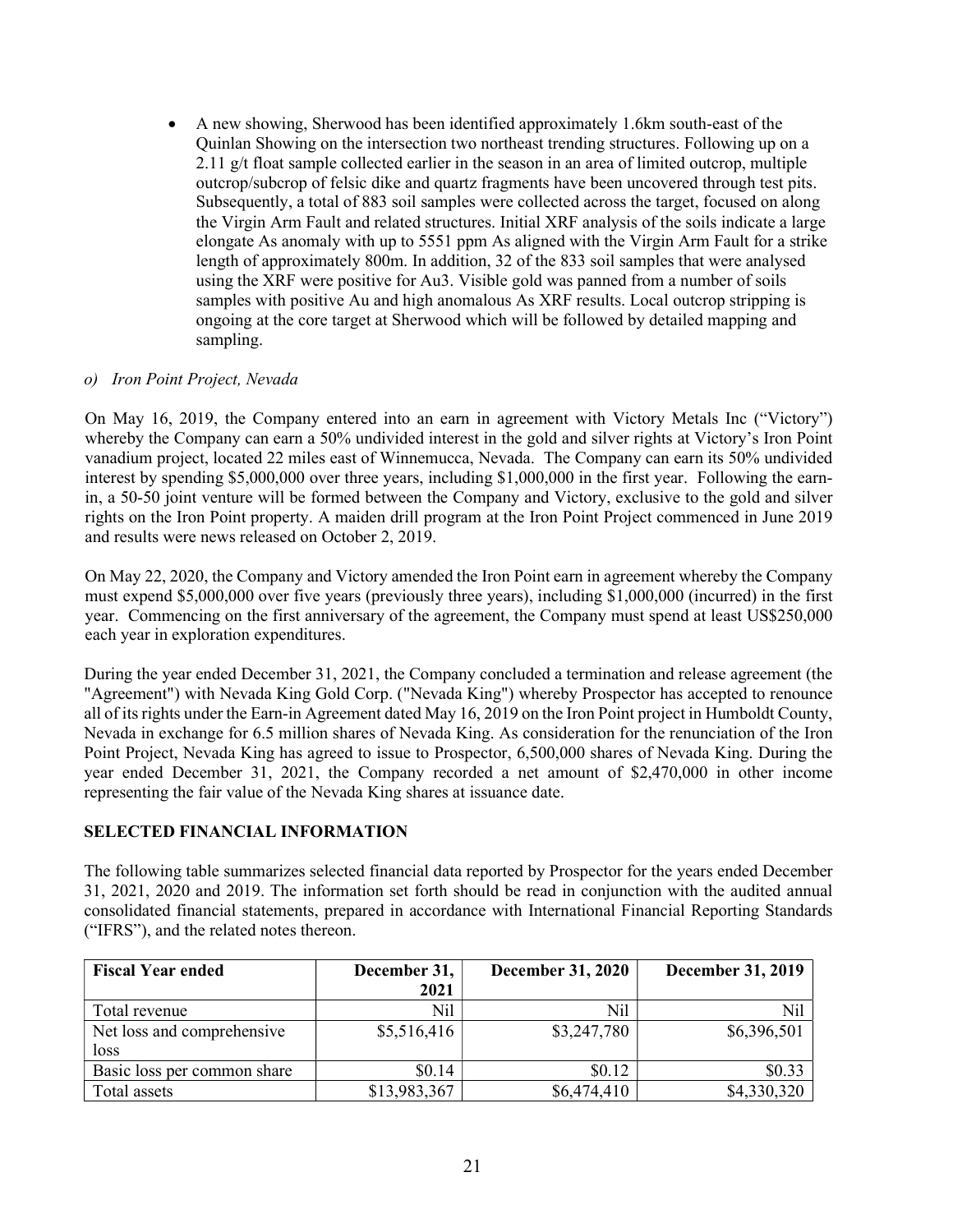| <b>Fiscal Year ended</b>  | December 31,<br>2021 | <b>December 31, 2020</b> | <b>December 31, 2019</b> |
|---------------------------|----------------------|--------------------------|--------------------------|
|                           |                      |                          |                          |
| Total liabilities         | \$1,018,312          | \$404,738                | \$1,128,243              |
| Cash dividends per common | Nil                  | Nil                      | Nil                      |
| share                     |                      |                          |                          |

## RESULTS OF OPERATIONS

#### Three months ended March 31, 2022, compared to the three months ended March 31, 2021.

The Company recorded a net loss of \$156,334 for the period ended March 31, 2022 (2021- \$732,620). The variance is mainly due to an unrealized gain on investments of \$579,444 (2021 – loss of \$202,035) as a result of the increase in fair market value of the investment. Some other variances from the prior period are as follows:

- Exploration and project evaluation expenses of \$541,547 (2021 \$673,565). The decrease is due to a slight decrease in the exploration activity.
- Professional fees of \$20,432 (2021 \$99,883). The decrease is due to a decrease in business activities and a lower number of financings completed.
- Interest income totaled  $$4,198$  (2021 \$3,780). The increase is a result of a higher average cash balance during the period.

## SUMMARY OF QUARTERLY RESULTS

The following table summarizes selected financial information from the Company's unaudited condensed interim consolidated financial statements for the last eight quarters.

| Quarter         | <b>Interest income</b> | Net (loss)/income | Basic and diluted (loss)/ |
|-----------------|------------------------|-------------------|---------------------------|
| <b>Ended</b>    |                        |                   | earnings per share        |
| 31-Mar-22       | \$4,198                | (\$156,334)       | \$0.00                    |
| $31$ -Dec-21    | \$5,267                | (\$2,557,156)     | $(\$0.05)$                |
| $30$ -Sept-21   | \$8,543                | (\$184,711)       | $(\$0.00)$                |
| $30 - Jun - 21$ | \$6,694                | $(\$2,041,929)$   | (\$0.05)                  |
| 31-Mar-21       | \$3,780                | $(\$732,620)$     | $(\$0.02)$                |
| $31$ -Dec-20    | \$6,354                | (\$1,504,500)     | $(\$0.05)$                |
| $30$ -Sept-20   | \$3,652                | (\$1,281,939)     | $(\$0.05)$                |
| $30$ -Jun-20    | \$1,907                | \$212,795         | \$0.01                    |

There are no systematic identifiable factors that cause variations in the selected quarterly financial information.

## LIQUIDITY AND CAPITAL RESOURCES

At March 31, 2022 the Company had a cash and cash equivalent balance of \$2,597,631 compared to a cash and cash equivalent balance of \$3,558,391 at December 31, 2021. Working capital at March 31, 2022 was \$6,708,878 compared to working capital of \$6,538,510 at December 31, 2021.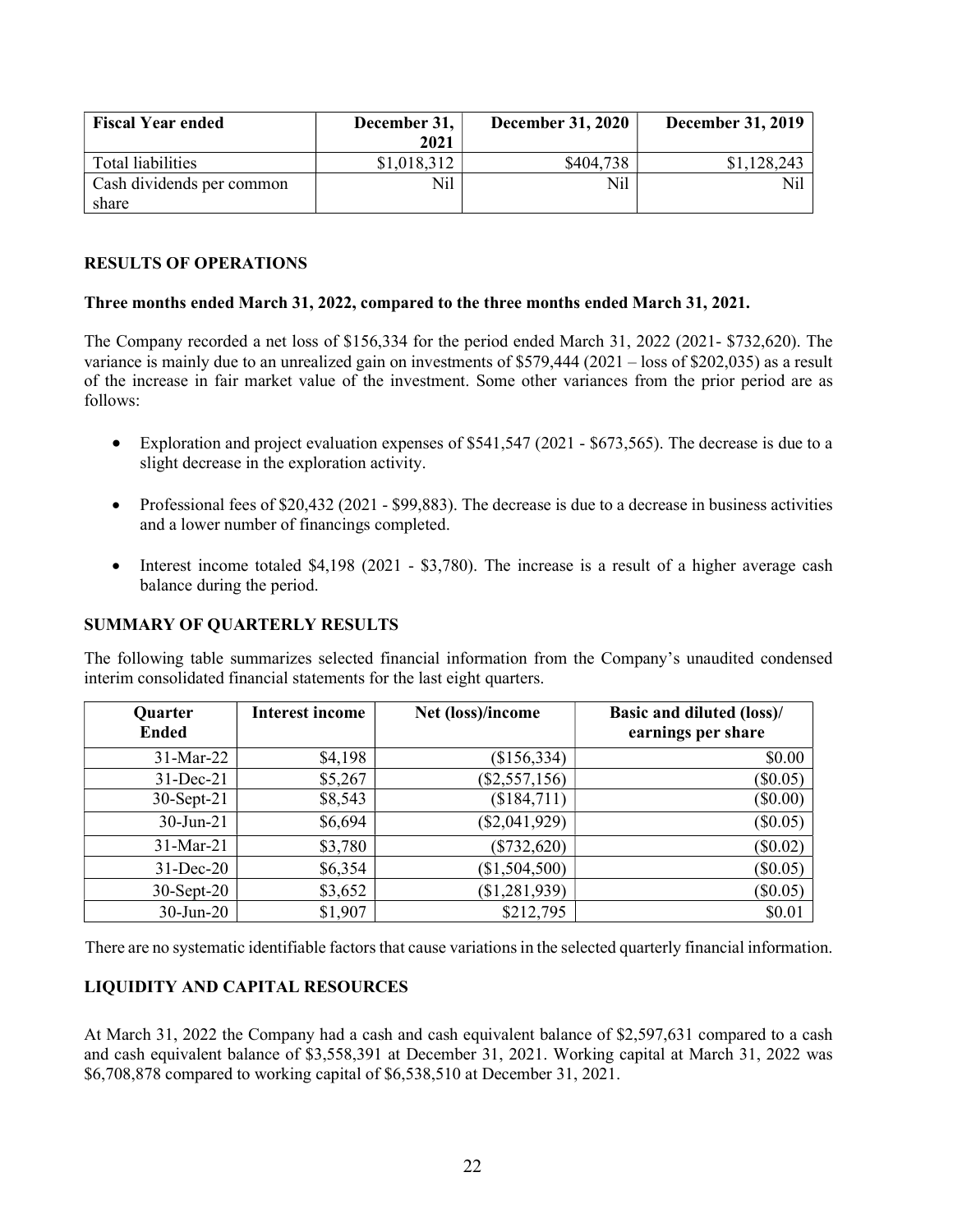The net change in cash position at March 31, 2022 compared to March 31, 2021 was a decrease of \$960,761  $(2021 - \text{increase of } $759,220)$ , due the following activities:

- Cash used in operating activities for the period ended March 31, 2022 was \$1,285,390 (2021 \$746,212). Cash was mostly spent on exploration work, management, consulting, and general and administrative costs.
- Cash used in investing activities for the period ended March 31, 2022 was \$62,870 (2021 generated \$406,165), primarily related to the acquisition of equipment.
- Financing activities provided for the period ended March 31, 2022 was \$387,500 (2021 \$1,099,267), for subscription receipts resulting from the private placements closed subsequent to the period ended March 31, 2022.

The Company is in the exploration stage and its source of working capital to date has been solely from the issuance of equity. The Company has sufficient funds to fund its future administrative costs, acquisition, exploration or development costs if it is able to find a suitable project. Depending on the type of project it acquires, the Company will likely need to raise additional financing through issuance of debt or equity to meet its future exploration, development and administrative requirements.

The Company's financial liabilities, comprised of accounts payable, accrued liabilities, and amounts due to related parties, are all due on demand.

## CONTRACTUAL OBLIGATIONS

None.

## OFF-BALANCE SHEET ARRANGEMENTS

None.

#### TRANSACTIONS WITH RELATED PARTIES

Related party transactions are recorded at the exchange amount as agreed to by the parties. Related party transactions not otherwise disclosed in these financial statements are:

|                 | <b>March 31, 2022</b> | <b>March 31, 2021</b> |
|-----------------|-----------------------|-----------------------|
| Consulting fees | 5,100                 | 500<br>67             |
|                 | 5,100<br>75 L         | 500<br>67             |

\*Prospector Metals Corp. and Nevada King Gold Corp. shares a common director namely, Craig Roberts. He is the Co-Chairman of Prospector Metals Corp. and director of Nevada King Gold Corp.

#### Due to/from related parties

As at March 31, 2022, the amount due to related parties is \$20,000 (2021 – \$Nil) and the amount due from related parties is \$1,500 (2021- \$Nil).

#### Other related party transactions

During the period ended March 31, 2022, \$3,000 (2021 - \$4,500) was received for rent from a director of the Company.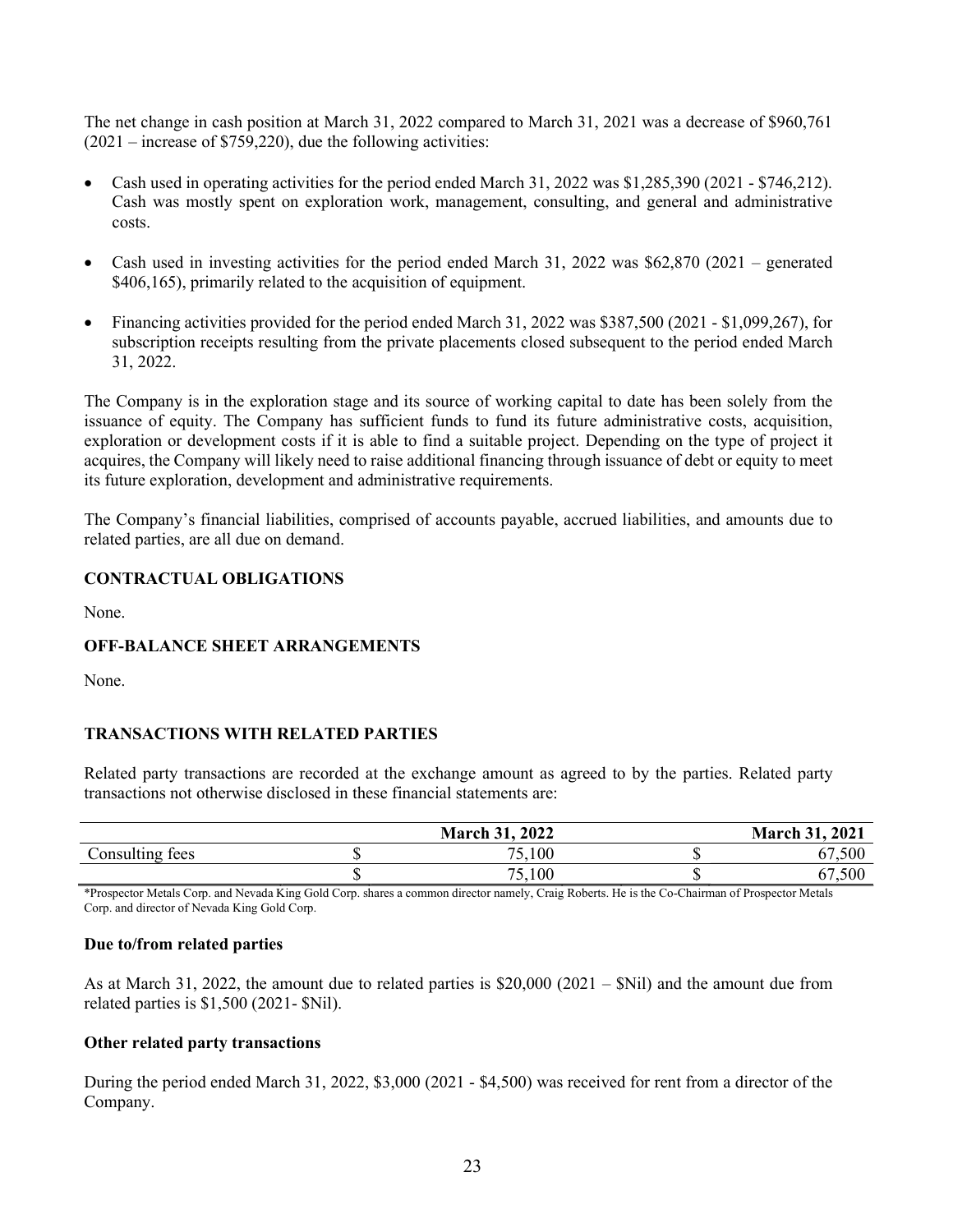# FLOW THROUGH SHARE PREMIUM LIABILITY

Flow-through share premium liabilities include the liability portion of the flow-through shares issued. The following is a continuity schedule of the liability portion of the flow-through shares issuance.

| <b>Balance at December 31, 2020</b>                                  | S | 653,163   |
|----------------------------------------------------------------------|---|-----------|
| Liability incurred on flow-through shares                            |   | 1,080,832 |
| Settlement of flow-through share liability on incurring expenditures |   | (842,777) |
| <b>Balance at December 31, 2021</b>                                  |   | 522,991   |
| Settlement of flow-through share liability on incurring expenditures |   | (20, 808) |
| <b>Balance at March 31, 2022</b>                                     |   | 502,183   |

On April 1, 2021, the Company completed a non-brokered private placement of 932,056 flow-through shares at a price of \$0.72 per share for gross proceeds of \$671,080. A premium of \$0.15 per unit was received for the flow-through shares resulting in an initial liability of \$139,808.

On April 1, 2021, the Company completed a non-brokered private placement of 238,889 flow-through shares at a price of \$0.72 per share for gross proceeds of \$172,000. A premium of \$0.15 per unit was received for the flow-through shares resulting in an initial liability of \$35,833.

On April 1, 2021, the Company completed a non‐brokered private placement of 1,720,455 flow-through shares at a price of \$0.66 per share for gross proceeds of \$1,135,500. A premium of \$0.09 per unit was received for the flow-through shares resulting in an initial liability of \$154,841.

On April 1, 2021, the Company completed a non‐brokered private placement of 1,092,600 flow-through shares at a price of \$0.75 per share for gross proceeds of \$819,450. A premium of \$0.18 per unit was received for the flow-through shares resulting in an initial liability of \$196,668.

On April 27, 2021, the Company completed a non‐brokered private placement of 256,500 flow-through shares at a price of \$0.72 per share for gross proceeds of \$184,680. A premium of \$0.12 per unit was received for the flow-through shares resulting in an initial liability of \$30,780.

On November 23, 2021, the Company completed a non-brokered private placement of 917,370 flow-through shares at a price of \$0.82 per share for gross proceeds of \$1,128,365. A premium of \$0.19 per unit was received for the flow-through shares resulting in an initial liability of \$522,901.

The flow-through liability is amortized to Other Income in the Statement of Loss and Comprehensive Loss, based on the percentage of the eligible expenditures incurred during the period. As at March 31, 2022, the Company has an obligation to spend \$1,633,927 by December 31, 2022, by which time the outstanding flowthrough share premium liability of \$502,183 will be settled when these flow-through expenditures are made.

# PROPOSED TRANSACTIONS

None.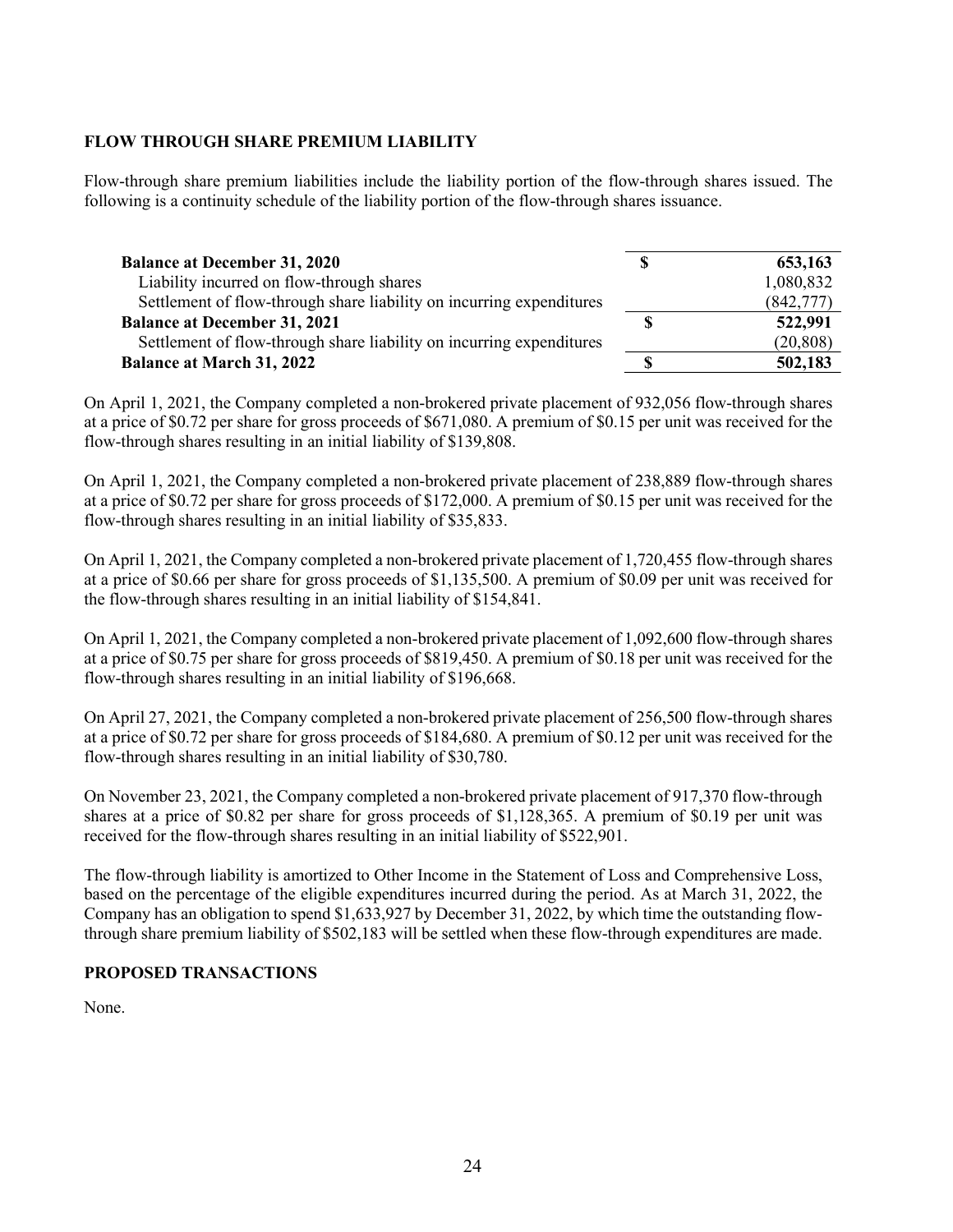#### RISKS AND UNCERTAINTIES

The Company has not commenced commercial operations and has no assets other than cash and mineral property agreements under option. It has no history of earnings, and it is not expected to generate earnings or pay dividends in the foreseeable future.

### COVID-19

On March 11, 2020, the World Health Organization declared the coronavirus disease ("COVID-19") a global pandemic. During the remainder of March 2020 and through to December 31, 2021, governments worldwide, including the Canadian federal and provincial governments, enacted emergency measures to combat the spread of the virus, which have included, among others, the temporary closure of non-essential businesses (in most jurisdictions), restrictions on business operations, bans on public gatherings over certain sizes and travel advisories to avoid non-essential travel. The Company continues to monitor the situation closely, including any potential impact on its operations. At this time, it is unknown the full extent to which COVID-19 may impact Prospector's business and operations as this will depend on future developments that are highly uncertain and that cannot be predicted with confidence, including new information which may emerge concerning the severity of and the actions required to contain COVID-19 or remedy its impact.

#### Metal Price Fluctuations

The potential profitability of the precious and base metal exploration projects in which the Company has an interest will be significantly affected by changes in the market prices of precious metals and vanadium. Prices for metals fluctuate on a daily basis, have historically been subject to wide fluctuations and are affected by numerous factors beyond the control of the Company such as the level of interest rates, the rate of inflation, central bank transactions, world supply of metals, foreign currency exchange rates, international investments, monetary systems, speculative activities, international economic conditions and political developments. The exact effect of these factors cannot be accurately predicted, but the combination of these factors may result in the Company not receiving adequate returns on invested capital or the investments retaining their respective values. Declining market prices for these metals could materially adversely affect the Company's operations and profitability.

#### Fluctuations in the Price of Consumed Commodities

Prices and availability of commodities consumed or used in connection with exploration, development and mining, such as natural gas, diesel, oil, electricity, cyanide and other reagents fluctuate affecting the costs of exploration in our operational areas. These fluctuations can be unpredictable, can occur over short periods of time and may have a materially adverse impact on our operating costs or the timing and costs of various projects.

## Foreign Exchange Rate Fluctuations

Operations may be subject to foreign currency exchange fluctuations. The Company to-date has raised its funds through equity issuances which are priced in Canadian dollars, and until recently the majority of the exploration costs of the Company were denominated in United States dollars. The Company may suffer losses due to adverse foreign currency fluctuations.

#### Competitive Conditions

Significant competition exists for natural resource acquisition opportunities. As a result of this competition, some of which is with large, well established mining companies with substantial capabilities and significant financial and technical resources, the Company may be unable to either compete for or acquire rights to exploit additional attractive mining properties on terms it considers acceptable. Accordingly, there can be no assurance that the Company will be able to acquire any interest in additional projects that would yield reserves or results for commercial mining operations.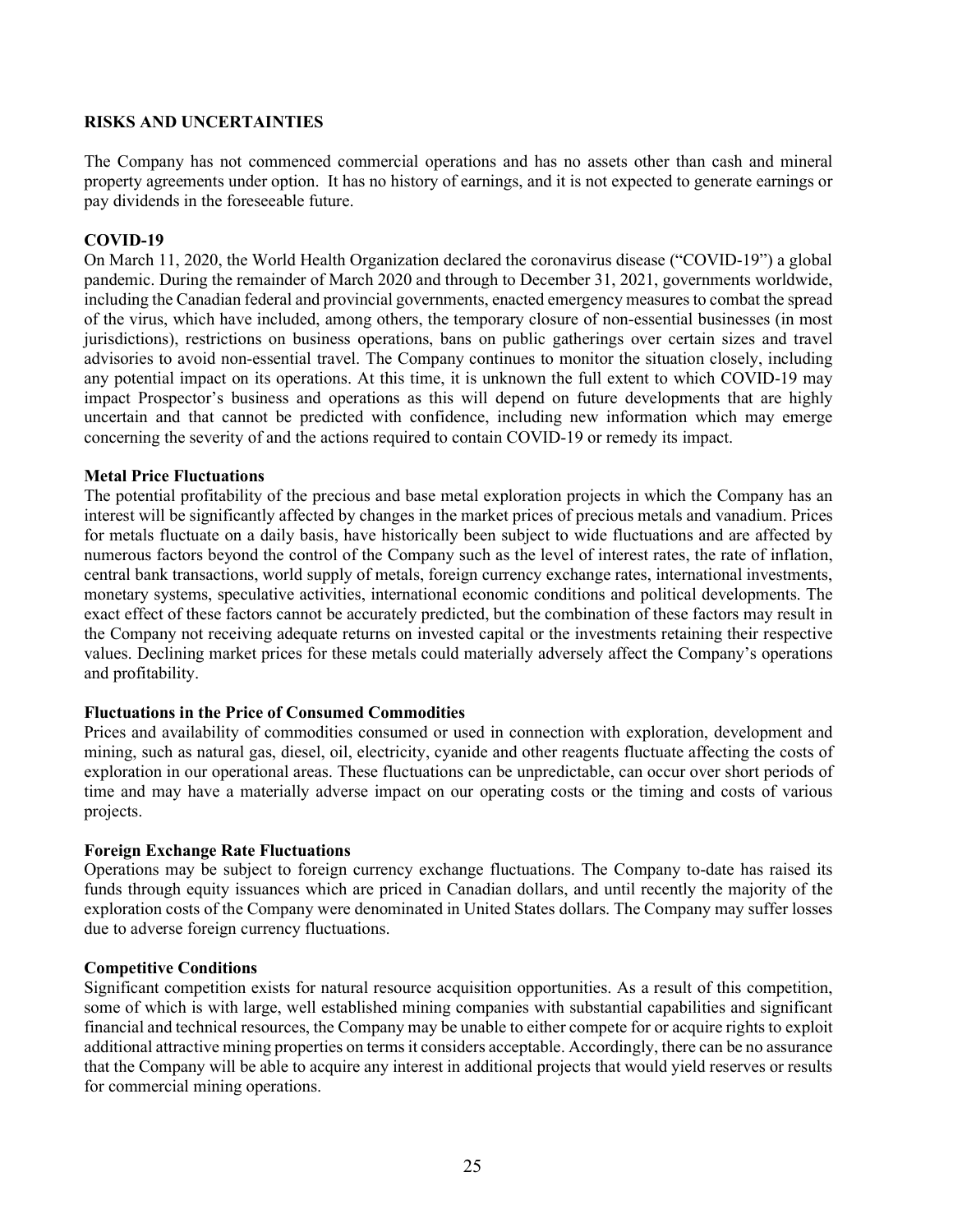#### Operating Hazards and Risks

Exploration activities may generally involve a high degree of risk, which even a combination of experience, knowledge and careful evaluation may not be able to overcome. These risks include, but are not limited to, the following: environmental hazards, industrial accidents, third party accidents, unusual or unexpected geological structures or formations, fires, power outages, labour disruptions, floods, explosions, cave-ins, land-slides, acts of God, periodic interruptions due to inclement or hazardous weather conditions, earthquakes, war, rebellion, revolution, delays in transportation, inaccessibility to property, restrictions of courts and/or government authorities, other restrictive matters beyond the reasonable control of the Company, and the inability to obtain suitable or adequate machinery, equipment or labour and other risks involved in the normal course of exploration activities.

Operations in which the Company has a direct or indirect interest will be subject to all the hazards and risks normally incidental to exploration, development and production of precious metals and vanadium, any of which could result in work stoppages, delayed production and resultant losses, increased production costs, asset write downs, damage to or destruction of mines and other producing facilities, damage to life and property, environmental damage and possible legal liability for any or all damages. The Company may become subject to liability for pollution, cave-ins or hazards against which it cannot insure or against which it may elect not to insure. Any compensation for such liabilities may have a material, adverse effect on the Company's financial position.

## Infrastructure

Mining, processing, development and exploration activities depend, to one degree or another, on adequate infrastructure. Reliable roads, bridges, power sources and water supply are important determinants, which affect capital and operating costs. The lack of availability of acceptable terms or the delay in the availability of any one or more of these items could prevent or delay exploitation or development of the Company's projects. If adequate infrastructure is not available in a timely manner, there can be no assurance that the exploitation or development of the Company's projects will be commenced or completed on a timely basis, if at all.

#### Exploration and Development

There is no assurance given by the Company that its exploration and development programs and properties will result in the discovery, development or production of a commercially viable ore body or yield new reserves to replace or expand current reserves.

The business of exploration for minerals and mining involves a high degree of risk. Few properties that are explored are ultimately developed into producing mines. At this time, none of the Company's properties have any defined ore-bodies with proven reserves.

The economics of developing mineral properties containing gold, silver, copper, vanadium and other metals are affected by many factors including capital and operating costs, variations of the tonnage and grade of ore mined, fluctuating mineral markets, and such other factors as government regulations, including regulations relating to royalties, allowable production, importing and exporting of minerals and environmental protection. Depending on the prices of gold, silver, copper vanadium or other metals and minerals produced, the Company may determine that it is impractical to commence or continue commercial production. Substantial expenditures are required to discover an ore-body, to establish reserves, to identify the appropriate metallurgical processes to extract metal from ore, and to develop the mining and processing facilities and infrastructure. The marketability of any minerals acquired or discovered may be affected by numerous factors which are beyond the Company's control and which cannot be accurately foreseen or predicted, such as market fluctuations, conditions for metals, the proximity and capacity of milling and smelting facilities, and such other factors as government regulations, including regulations relating to royalties, allowable production, importing and exporting minerals and environmental protection. In order to commence exploitation of certain properties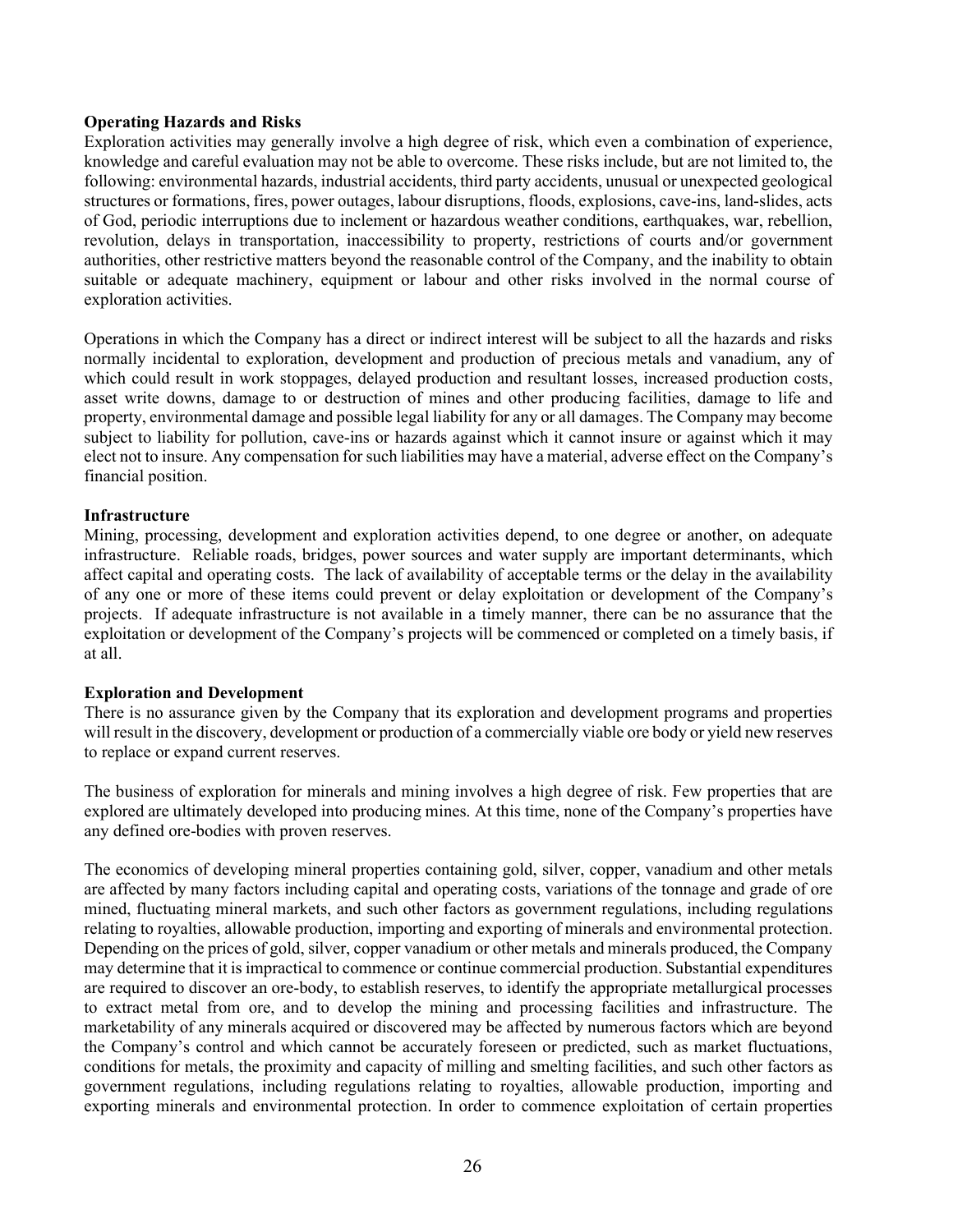presently held under exploration concessions, it is necessary for the Company to apply for an exploitation concession. There can be no guarantee that such a concession will be granted. Unsuccessful exploration or development programs could have a material adverse impact on the Company's operations and profitability.

### Business Strategy

As part of the Company's business strategy, it has sought and will continue to seek new exploration and development opportunities in the mining industry. In pursuit of such opportunities, it may fail to select appropriate acquisition candidates, negotiate appropriate acquisition terms, conduct sufficient due diligence to determine all related liabilities or to negotiate favourable financing terms. The Company may encounter difficulties in transitioning the business, including issues with the integration of the acquired businesses or its personnel into the Company. The Company cannot assure that it can complete any acquisition or business arrangement that it pursues, or is pursuing, on favourable terms, or that any acquisitions or business arrangements completed will ultimately benefit its business.

#### Environmental Factors

All phases of the Company's operations are subject to environmental regulation in the jurisdictions in which it operates. Environmental legislation is evolving in a manner which will require stricter standards and enforcement, increased fines and penalties for non-compliance, more stringent environmental assessments of proposed projects and a heightened degree of responsibility for companies and their officers, directors and employees. There is no assurance that any future changes in environmental regulation, will not adversely affect the Company's operations. The costs of compliance with changes in government regulations have the potential to reduce the profitability of future operations. Environmental hazards that may have been caused by previous or existing owners or operators may exist on the Company's mineral properties but are unknown to the Company at the present.

#### Title to Assets

Although the Company has or will receive title opinions for any properties in which it has a material interest, there is no guarantee that title to such properties will not be challenged or impugned. The Company has not conducted surveys of the claims in which it holds direct or indirect interests and, therefore, the precise area and location of such claims may be in doubt. The Company's claims may be subject to prior unregistered agreements or transfers, or native land claims, and title may be affected by unidentified or unknown defects. The Company has conducted as thorough an investigation as possible on the title of properties that it has acquired or will be acquiring to be certain that there are no other claims or agreements that could affect its title to the concessions or claims. If title to the Company's properties is disputed, it may result in the Company paying substantial costs to settle the dispute or clear title and could result in the loss of the property, which events may affect the economic viability of the Company.

#### Uncertainty of Funding

The Company has limited financial resources, and the mineral claims in which the Company has an interest or an option to acquire an interest require financial expenditures to be made by the Company. There can be no assurance that adequate funding will be available to the Company so as to exercise its option or to maintain its interests once those options have been exercised. Further exploration work and development of the properties in which the Company has an interest or option to acquire depend upon the Company's ability to obtain financing through joint venturing of projects, debt financing or equity financing or other means. Failure to obtain financing on a timely basis could cause the Company to forfeit all or parts of its interests in mineral properties or reduce or terminate its operations.

#### Agreements with Other Parties

The Company has entered into agreements with other parties relating to the exploration, development and production of its properties. The Company may in the future, be unable to meet its share of costs incurred under agreements to which it is a party, and the Company may have its interest in the properties subject to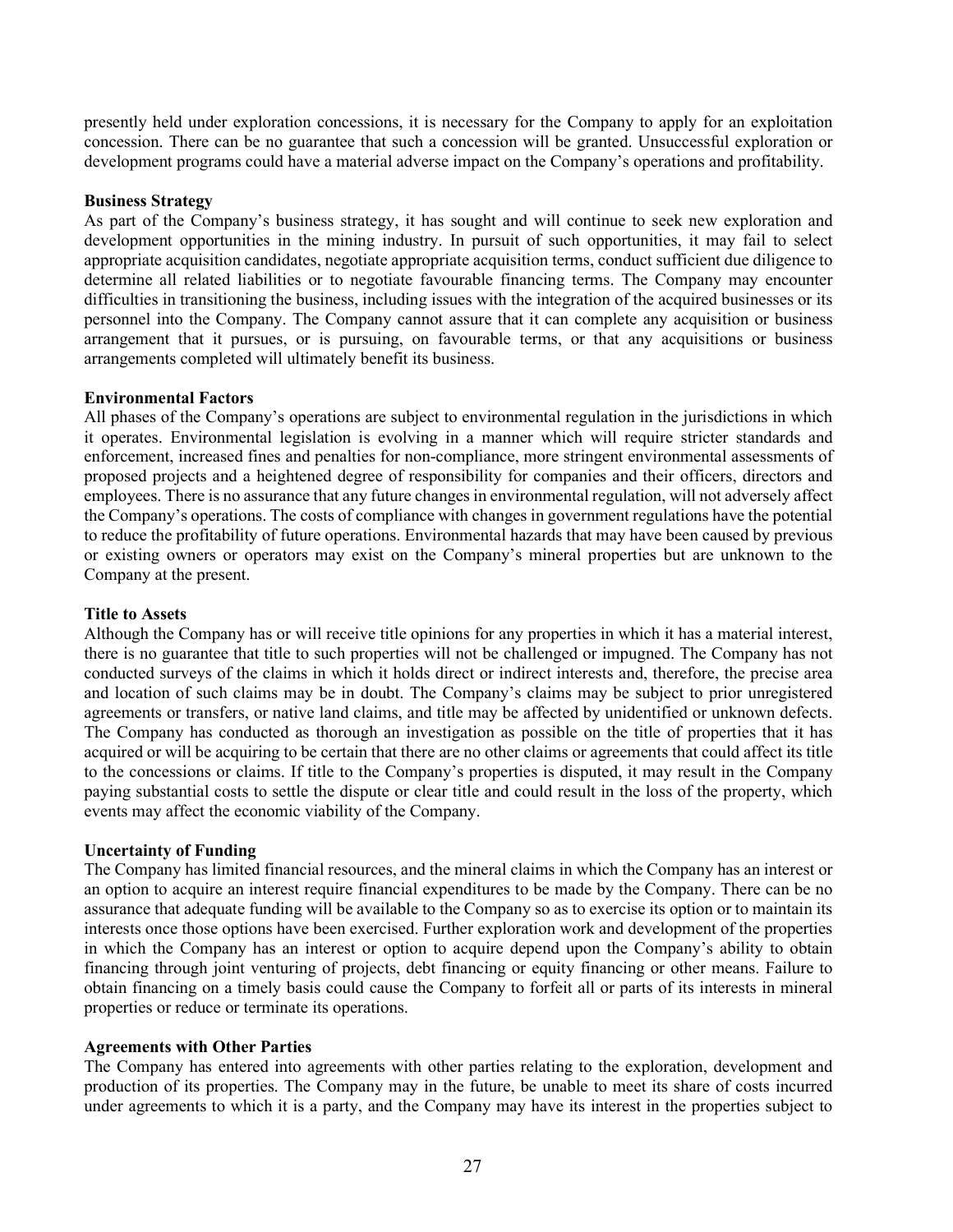such agreements reduced as a result. Furthermore, if other parties to such agreements do not meet their share of such costs, the Company may be unable to finance the costs required to complete recommended programs.

## Potential Conflicts of Interest

The directors and officers of the Company may serve as directors and/or officers of other public and private companies and may devote a portion of their time to manage other business interests. This may result in certain conflicts of interest. To the extent that such other companies may participate in ventures in which the Company is also participating, such directors and officers of the Company may have a conflict of interest in negotiating and reaching an agreement with respect to the extent of each company's participation. The laws of British Columbia, Canada, require the directors and officers to act honestly, in good faith, and in the best interests of the Company and its shareholders. However, in conflict of interest situations, directors and officers of the Company may owe the same duty to another company and will need to balance the competing obligations and liabilities of their actions.

There is no assurance that the needs of the Company will receive priority in all cases. From time to time, several companies may participate together in the acquisition, exploration and development of natural resource properties, thereby allowing these companies to: (i) participate in larger properties and programs; (ii) acquire an interest in a greater number of properties and programs; and (iii) reduce their financial exposure to any one property or program. A particular company may assign, at its cost, all or a portion of its interests in a particular program to another affiliated company due to the financial position of the company making the assignment. In determining whether or not the Company will participate in a particular program and the interest therein to be acquired by it, it is expected that the directors and officers of the Company will primarily consider the degree of risk to which the Company may be exposed and its financial position at that time.

## Third Party Reliance

The Company's rights to acquire interests in certain mineral properties have been granted by third parties who themselves may hold only an option to acquire such properties. As a result, the Company may have no direct contractual relationship with the underlying property holder.

## Assurance on Financial Statements

We prepare our financial reports in accordance with accounting policies and methods prescribed by IFRS and previously under Canadian GAAP. In the preparation of financial reports, management may need to rely upon assumptions, make estimates or use their best judgment in determining the financial condition of the Company. Significant accounting policies and practices are described in more detail in the notes to our condensed interim consolidated financial statements and audited annual consolidated financial statements for the year ended December 31, 2021. In order to have a reasonable level of assurance that financial transactions are properly authorized, assets are safeguarded against unauthorized or improper use and transactions are properly recorded and reported, we have implemented and continue to analyze our internal control systems for financial reporting. Although we believe our financial reporting and financial statements are prepared with reasonable safeguards to ensure reliability, we cannot provide absolute assurance in that regard.

## General Economic Conditions

The unprecedented events in global financial markets during the last few years have had a profound effect on the global economy. Many industries, including the gold, silver, and vanadium mining industry, are affected by these market conditions. Some of the key effects of the current financial market turmoil include contraction in credit markets resulting in a widening of credit risk, devaluations and high volatility in global equity, commodity, foreign exchange and precious metal markets, and a lack of market liquidity. A continued or worsened slowdown in the financial markets or other economic conditions, including but not limited to, consumer spending, employment rates, business conditions, inflation, fuel and energy costs, consumer debt levels, lack of available credit, the state of the financial markets, interest rates, and tax rates may adversely affect the Company's growth and profitability.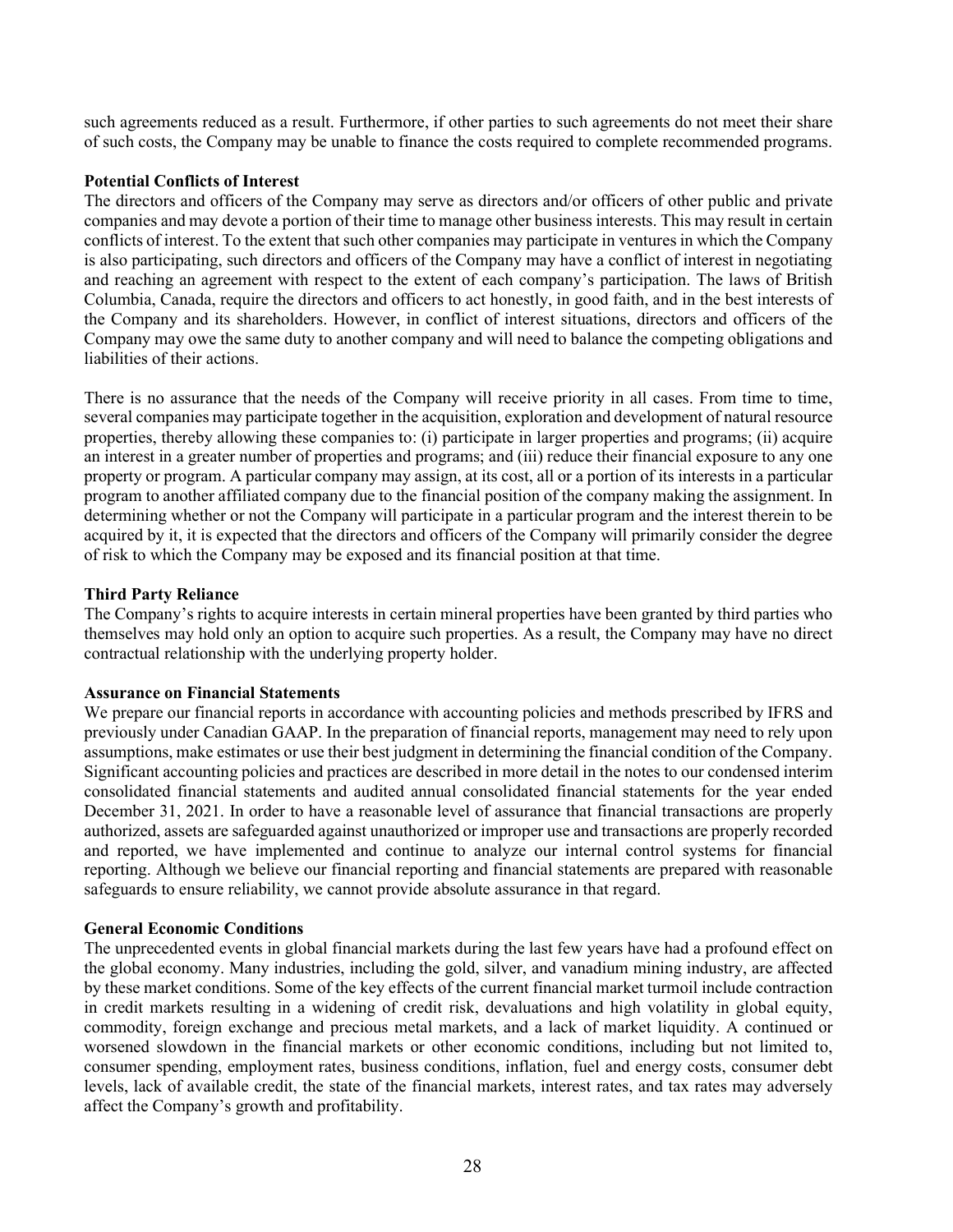#### Substantial Volatility of Share Price

In recent years, the securities markets in the United States and Canada have experienced a high level of price and volume volatility, and the securities of many mineral exploration companies have experienced wide fluctuations in price which have not necessarily been related to the operating performance, underlying asset values or prospects of such companies. The price of the Company's common shares is also likely to be significantly affected by short-term changes in mineral prices or in the Company's financial condition or results of operations as reflected in its quarterly financial reports.

#### Potential dilution of present and prospective shareholdings

In order to finance future operations and development efforts, the Company may raise funds through the issue of common shares or the issue of securities convertible into common shares. The Company cannot predict the size of future issues of common shares or the issue of securities convertible into common shares or the effect, if any, that future issues and sales of the Company's common shares will have on the market price of its common shares. Any transaction involving the issue of shares, or securities convertible into shares, could result in dilution, possibly substantial, to present and prospective holders of shares.

## CRITICAL ACCOUNTING POLICIES AND MANAGEMENT ESTIMATES

The preparation of financial statements requires management to make estimates and judgments and form assumptions that affect the reported amounts and other disclosures in the financial statements. The estimates and associated assumptions are based on historical experience and various other factors that are believed to be reasonable under the circumstances, the results of which form the basis of making the judgments about carrying values of assets and liabilities that are not readily apparent from other sources. Actual results may differ from these estimates under different assumptions and conditions.

The estimates and underlying assumptions are reviewed on an ongoing basis. Revisions to accounting estimates are recognized in the period in which the estimate is revised if the revision affects only that period or in the period of the revision and further periods if the review affects both current and future periods.

Critical accounting estimates are estimates and assumptions made by management that may result in material adjustments to the carrying amount of assets and liabilities within the next financial year. Critical estimates used in the preparation of these financial statements include, among others, the recoverability of amounts receivable and deferred tax assets, impairment of assets, measurement of share-based payments and valuation of reclamation obligations.

Critical accounting judgments are accounting policies that have been identified as being complex or involving subjective judgments or assessments. Critical accounting judgments include the expected economic lives of and the estimated future operating results and net cash flows from property and equipment.

Mineral interests and other assets owned are recorded at cost less accumulated depreciation and accumulated impairment losses. All direct costs related to the acquisition of mineral properties are capitalized until the properties to which they relate are ready for their intended use, sold, abandoned or management has determined there to be impairment. On the commencement of commercial production, net capitalized costs are charged to operations on a unit-of-production basis, by property, using estimated proven and probable recoverable reserves as the depletion base.

Although the Company has taken steps to verify title to the mineral properties in which it has an interest, in accordance with industry standards for properties in the exploration stage, these procedures do not guarantee the Company's title. Property title may be subject to unregistered prior agreements and noncompliance with regulatory requirements.